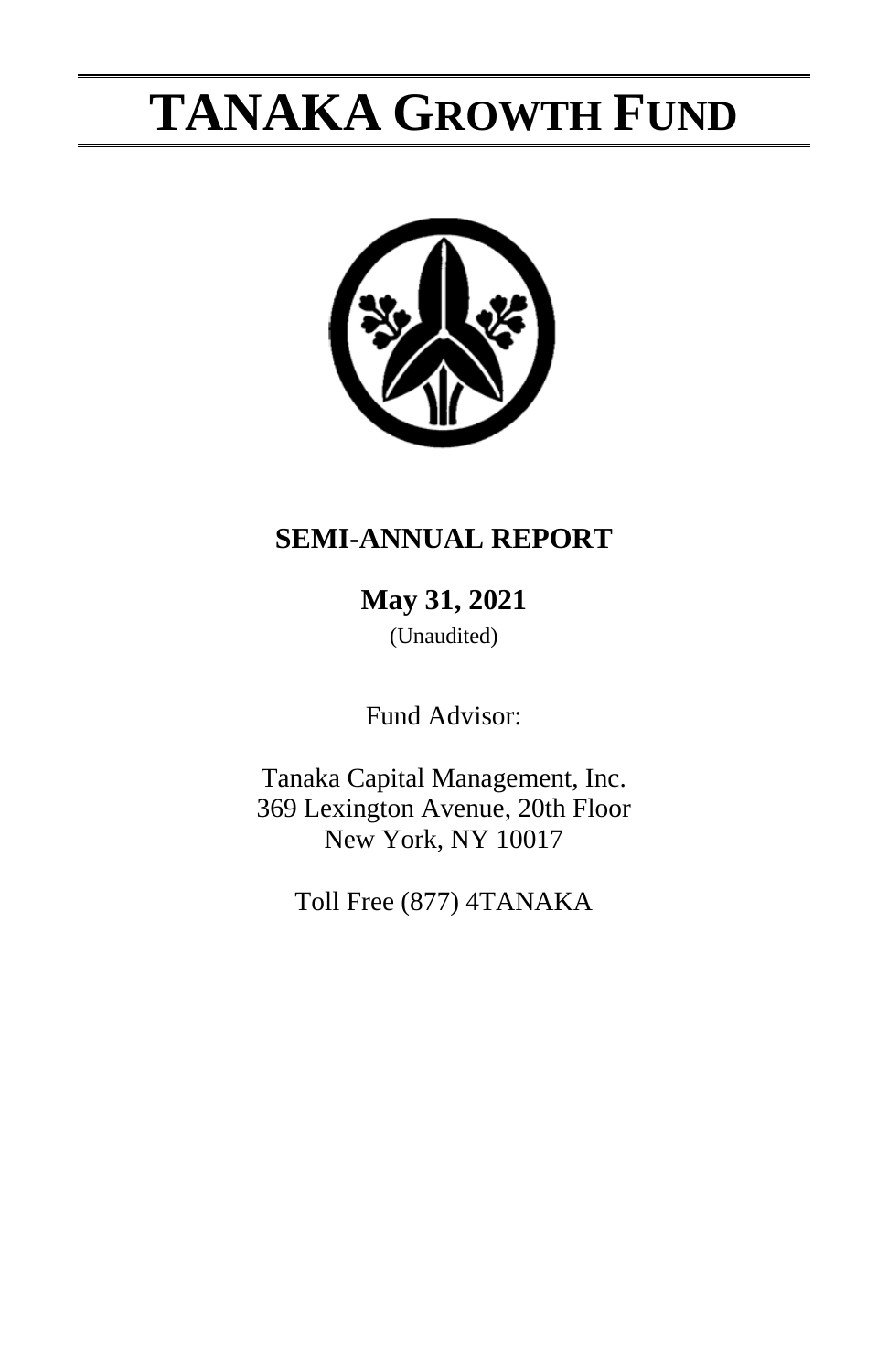

## SHAREHOLDER LETTER May 31, 2021 (UNAUDITED)

Dear Fellow Shareholder,  $July 2021$ 

For the calendar 1<sup>st</sup> Half of 2021 ending 6/30/21, the TANAKA Growth Fund again earned a #1 Ranking by Lipper in its Multicap Core mutual fund category, following its #1 Ranking for the full calendar year 2020. In the  $1<sup>st</sup>$  Half, the Fund was up 42.2% versus gains of 14.0% and 15.3% for the Wilshire 2500 Growth and S&P 500 indexes. In 2020 the Fund was up 50.9% vs. a 16.6% gain for the Lipper Multicap Core category.

We are pleased that the Fund has maintained its #1 performance through the first half of 2021 which we attribute to several of our long-term Platform Growth companies as well as some of our more recent Pro-Cyclical stock picks. In addition, Fund inflows from new and existing investors enabled us to add new ideas to our portfolio and improve diversification just as Cyclicals and Value stocks began to lead the market higher. We continue to be encouraged by the breadth of the contributors to our outperformance, with one stock up over 160% in the 1st Half (Synthetic Biology), two up over 70% (Specialty Materials and Pharmaceuticals), two up 50-60% (Semiconductors), two up 45-50% (Private Equity and Uranium), and six up 20-30% (Financial Services, Specialty Insurance, Social Media, Semiconductor, Media, Consumer Staples) vs. a 15.3% first half total return on the S&P 500.

With mid-teens market returns already achieved so far this year, we anticipate more modest gains for stocks as well as more volatility in the market over the next 6-12 months as economic growth returns to more normal levels and policy support begins to wane. We believe that more modest market returns over the next couple of years will magnify the importance of active management (stock picking) and finding undervalued companies ahead of the pack. Fortunately, we believe we have developed new tools to possibly accelerate and enhance our returns from active management.

#### **New Tools for Taking Active Management to the Next Level**

In the last 12 months we have experimented with new internet and social mediabased communication channels to showcase our research skills and assist other investors to obtain useful information on companies which we felt were significantly underappreciated, undiscovered and undervalued. We recently showcased one of our larger holdings, and the response from investors was very gratifying. We have identified other holdings where we believe we can employ these same tools to showcase these underappreciated companies and possibly bring them to the attention of investors who might not otherwise have access to such research.

A key tenet of our investment philosophy has been to be early in discovering underappreciated "Platform Growth Companies" with proprietary platforms that can generate iterations of innovative new products and services, disrupt markets and deliver durable and recurring growth. Being early in discovering companies can produce high returns when compounded off a low-cost basis. Easier said than done. It requires intuition and insight to look for what others don't yet appreciate and asking managements the right questions to validate that intuition.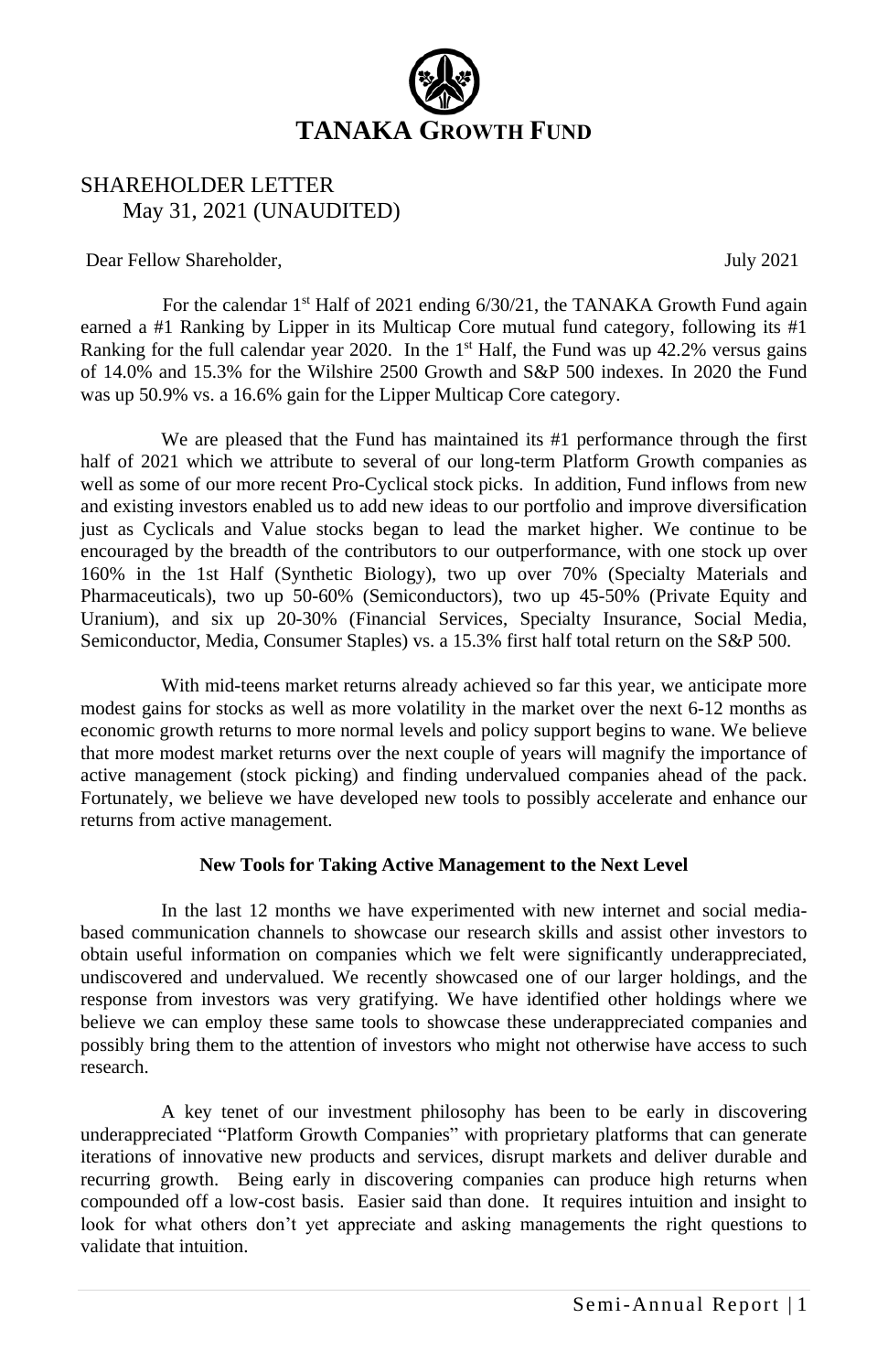

### SHAREHOLDER LETTER (CONTINUED) May 31, 2021 (UNAUDITED)

One of the greatest frustrations investing early in underappreciated companies is that it can be lonely waiting for other investors to discover them. A year ago we felt one of our most promising companies was seriously underappreciated and decided to try something we had never done before, publish a research report online about the Company and see if we could help other investors understand and appreciate the attractiveness of this company. On May 29, 2020 we published on Seeking Alpha, a public investor web portal, a report titled "Why Amyris Could Be the Next Tesla." The article was well received by retail and institutional investors, helping to shine a spotlight on the company.

In the past, we had used traditional tools to help other investors discover some of our favorite stocks by recommending them in Business Week, Fortune, Forbes, the Wall Street Journal and Investors Business Daily, as well as on TV on CNBC, Bloomberg TV and Reuters TV. To publish an extensive research report making a compelling case for a new company was new for us and was usually the role of the Wall Street Sell Side research analysts. Unfortunately, over the last 20-25 years there has been a steady decline in the quantity and quality of Sell Side research due to shrinking trading commissions. Less Wall Street research was good for us as it meant more undervalued, underappreciated companies to discover, however, it also meant longer lead times waiting for other investors to discover our hidden gems.

Along comes the Internet, public investor research forums, chatrooms, podcasts and You-Tube. Investors can now search online and discover research on a company or industry at their convenience. At Tanaka Capital we refer to this as a trend towards a "Democratization of Wall Street." Ouality investment research used to be only available to the large Buy Side money managers who would "buy" research by paying commissions to the Sell Side Wall Street brokerage firms. Now as more experienced analysts and knowledgeable investors can publish online, better quality research can be made available to small investors who together can be quite impactful to a stock's valuation. This provides more power to the small investor – and gives us the opportunity to showcase our underappreciated companies.

Harnessing the power of video, last year we interviewed the Head of R&D and the CEO of Amyris on a Zoom video call. The interview is searchable on You-Tube at "Amyris Tanaka" and has over 13,000 views. The video went public in November when the stock was less than \$3.00/share and is now at \$15. The latest Seeking Alpha we did on Amyris was on March 31, 2021 and has had 16,900 views.

We believe this process of using internet-based communication tools is repeatable and can be utilized to speed up discovery by other investors and improve returns on additional underappreciated and undiscovered stocks in our portfolio. We are hoping these tools can help us become more productive in taking active investment management to the next level. We have spoken with managements of two other companies in our portfolio and both have indicated they would like us to do interviews and Seeking Alpha articles in the next few months.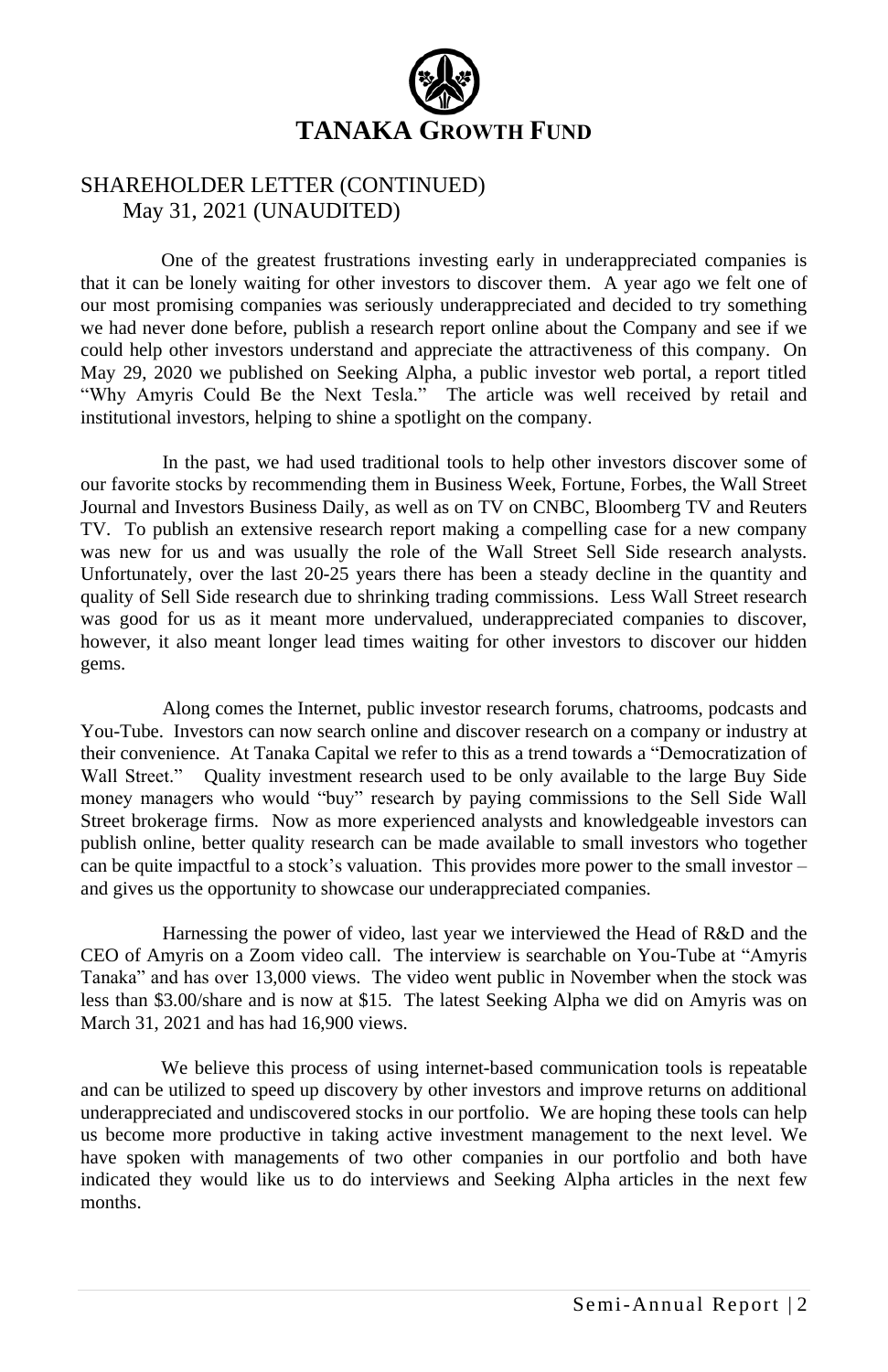

### SHAREHOLDER LETTER (CONTINUED) May 31, 2021 (UNAUDITED)

#### **Balanced Portfolio Approach in a Modestly Higher Stock Market**

Our balanced approach helped us in the  $1<sup>st</sup>$  Half as rising bond yields, faster economic growth and rising inflation spurred a market rotation from Growth to our Pro-Cyclical and Value stocks in the 1st Quarter and then back to our Tech and Growth stocks in the 2nd Quarter as inflation expectations began to fade and bond yields fell.

Over the next 6-12 months, despite shifting expectations about when and how fast the Fed will taper its massive monetary stimulus, questions about the size and timing of additional fiscal stimulus and risks of COVID variants, we believe stocks have room to move modestly higher as unemployment remains elevated and the economy still has considerable room to recover particularly overseas. As in the  $1<sup>st</sup>$  Half, we believe owners of stocks will be rewarded with returns exceeding the still meager returns on cash and bonds. We will maintain a balanced approach to our portfolio with a strong commitment to Technology, Biotechnology, and other fast-growing companies as well as a complement of some high-quality Pro-Cyclical and defensive stocks such as Financials, Consumer Staples and Capital Goods companies. We continue to actively seek out and analyze new companies across industries and market capitalizations with a particular focus on those aligned with long-term megatrends like 5G connectivity, e-commerce, cloud computing, artificial intelligence, aging demographics, synthetic biology, and environmental/social sustainability.

#### **Risks from Virus Variants and Tightening Monetary Policy**

Despite progress in vaccine distribution, COVID-19 continues to be a risk to the global economic recovery with variants posing challenges to re-openings and vaccination rates in certain regions still lagging the developed world. The robust economic recovery in the US has triggered higher price inflation in recent months, which has raised concerns that the Federal Reserve may need to tighten monetary policy sooner than expected. While this could be a risk for stocks, we agree with the Fed's view that current inflation dynamics are transitory and will moderate in the coming months. We believe this would prompt the Fed to maintain accommodative policies over the next few quarters.

#### **Review of Fiscal 2 nd Quarter 2021**

In fiscal  $2<sup>nd</sup>$  Quarter ending  $5/31/21$ , the Fund was up 4.7% vs. returns of 7.9% and 10.7% for the Wilshire 2500 Growth and S&P 500 indexes. In the fiscal 1<sup>st</sup> Half, the Fund was up 65.2% vs. gains of 14.1% and 17.0% for the Wilshire 2500 Growth and S&P 500 indexes.

Our Technology holdings were the largest contributors to Fund gains in the quarter with Big Tech companies regaining momentum following a prior market rotation into Value stocks in the 1st Quarter. Our Semiconductor holdings performed well as chip demand continues to outpace supply amid the economic recovery and strong secular growth in 5G, cloud, and high-performance computing. Our Private Equity holding led Financials higher in the 2nd Quarter as asset prices recovered and deal activity remained robust while two of our stock-picks in Uranium and Pharmaceuticals also outperformed the market for the second consecutive quarter.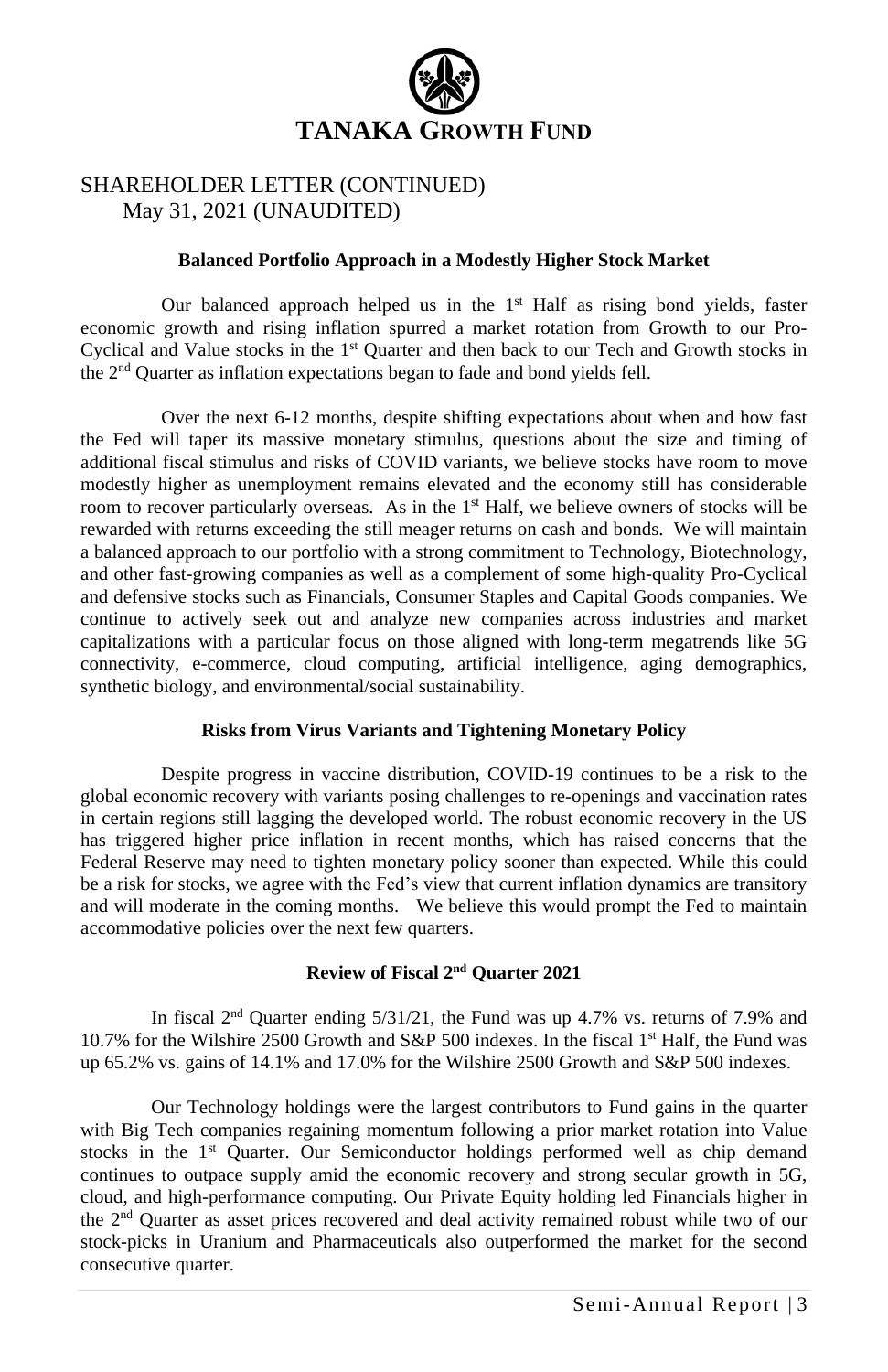

### SHAREHOLDER LETTER (CONTINUED) May 31, 2021 (UNAUDITED)

Our gains in the fiscal  $2<sup>nd</sup>$  Quarter were partially offset by profit taking in our top holding, Amyris, which had risen  $200\%$  in the  $1<sup>st</sup>$  Quarter. We continue to be optimistic about its near-term and long-term outlook for revenue growth and improving profitability as well as its upcoming clean beauty brand launches and other new product developments. Other laggards included several of our Biotech companies and our Specialty Materials holding, which saw its stock fall after its upcoming patent infringement lawsuit against Samsung was delayed by a year.

If you are interested in adding to your Fund investment or enrolling in a monthly automatic investment plan you can call 1-877-4-TANAKA. TANAKA Growth Fund to:

> The TANAKA Growth Fund c/o Mutual Shareholder Services 8000 Town Centre, Suite 400 Broadview Heights, OH 44147

*.*

Please call or email us if you have any questions. Thank you for your ongoing support!

Archamp Tancha

Graham Tanaka, CFA

Benjamin Bratt

*The Fund's prospectus contains important information about the Fund's investment objectives, potential risks, management fees, charges and expenses, and other information. Please read and consider it carefully before investing or sending money. You may obtain a current copy of the Fund's prospectus by calling 1-877-4-TANAKA.* 

*The Fund's past performance does not guarantee future results. The investment return and principal value of an investment in the Fund will fluctuate so that an investor's shares, when redeemed, may be worth more or less than their original cost. Current performance of the Fund may be lower or higher than the performance quoted. Performance data current to the most recent month end may be obtained by calling 1- 877-4-TANAKA.*

**369 Lexington Ave., 20th Floor, N.Y., N.Y. 10017 Fax : (212) 687-2852 (212) 490-3380 E-mail: tanaka@tanaka.com**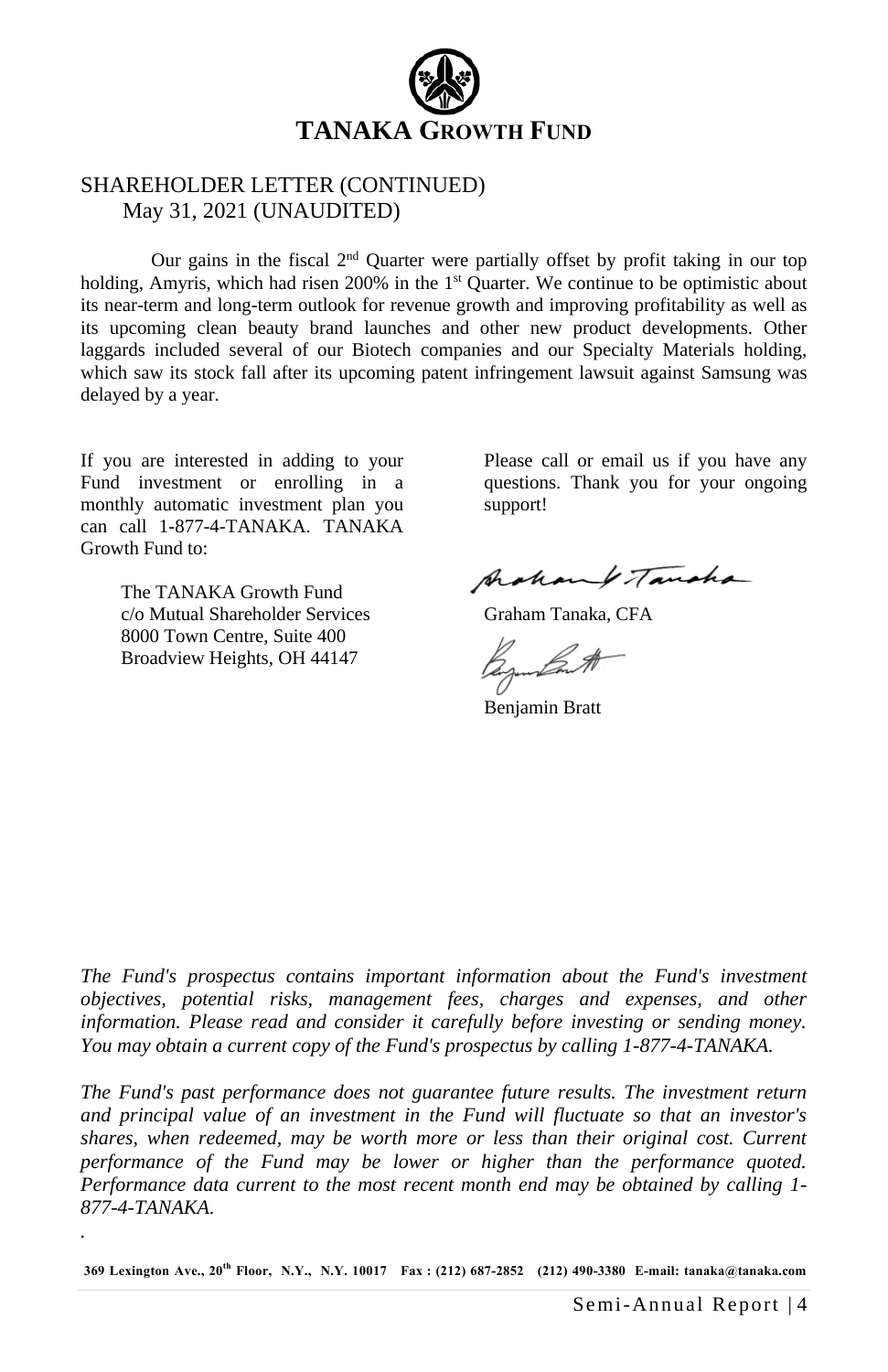### PERFORMANCE ILLUSTRATION May 31, 2021 (UNAUDITED)

## **TANAKA Growth Fund (TGFRX)**<br> **Reference through May 21, 2021**

Performance through May 31, 2021

Comparison of the Growth of a \$10,000 Investment in the TANAKA Growth Fund, Class R and the Wilshire 2500 Growth Index



**Date**

|                      |                     |                     |                       |                       | <b>Total Average</b> |
|----------------------|---------------------|---------------------|-----------------------|-----------------------|----------------------|
|                      |                     |                     | <b>Five Year</b>      | <b>Ten Year</b>       | <b>Annual Return</b> |
|                      | YTD                 | <b>One Year</b>     | <b>Average Annual</b> | <b>Average Annual</b> | <b>Since</b>         |
|                      | <b>Total Return</b> | <b>Total Return</b> | Return                | Return                | Inception            |
|                      | $12 - 31 - 20$ to   | $05-31-20$ to       | $05-31-16$ to         | $05-31-11$ to         | 12-30-98 to          |
|                      | 05-31-2021          | $05 - 31 - 21$      | $05-31-21$            | $05-31-21$            | $05-31-21$           |
| <b>R-Share</b>       | 34.98%              | 109.60%             | 14.84%                | 12.05%                | 6.50%                |
| Wilshire 2500 Growth | 8.48%               | 42.81%              | 20.93%                | 16.02%                | 7.88%                |

The chart above assumes an initial investment of \$10,000 made on December 30, 1998 (commencement of Fund operations) and held through May 31, 2021. THE FUND'S RETURN REPRESENTS PAST PERFORMANCE AND DOES NOT GUARANTEE FUTURE RESULTS. The returns shown do not reflect the deduction of taxes that a shareholder would pay on Fund distributions or the redemption of Fund shares. Investment returns and principal values will fluctuate so that your shares, when redeemed, may be worth more or less than their original purchase price. Current performance of the Fund may be lower or higher than the performance quoted. Performance data current to the most recent month may be obtained by calling 1-877-4TANAKA.

The Fund is a non-diversified fund. The Fund may be subject to additional risk since it can invest in smaller capitalization companies including technology stocks, and it may invest up to 45% of its net assets in foreign securities, including multinational and emerging market securities. You should carefully consider the investment objectives, potential risks, management fees, and charges and expenses of the Fund before investing. Please read the prospectus carefully before investing as it contains this and other information about the Fund. You may obtain a current copy of the Fund's Prospectus by calling 1-877-4TANAKA. Investment return and principal value fluctuate in response to the activities of individual companies and general market and economic conditions.

The Wilshire 2500 Growth Index is a benchmark of the large and small-sized growth companies in the US equity market. It is a float-adjusted, market capitalization-weighted derivative index of the Wilshire 2500 Index.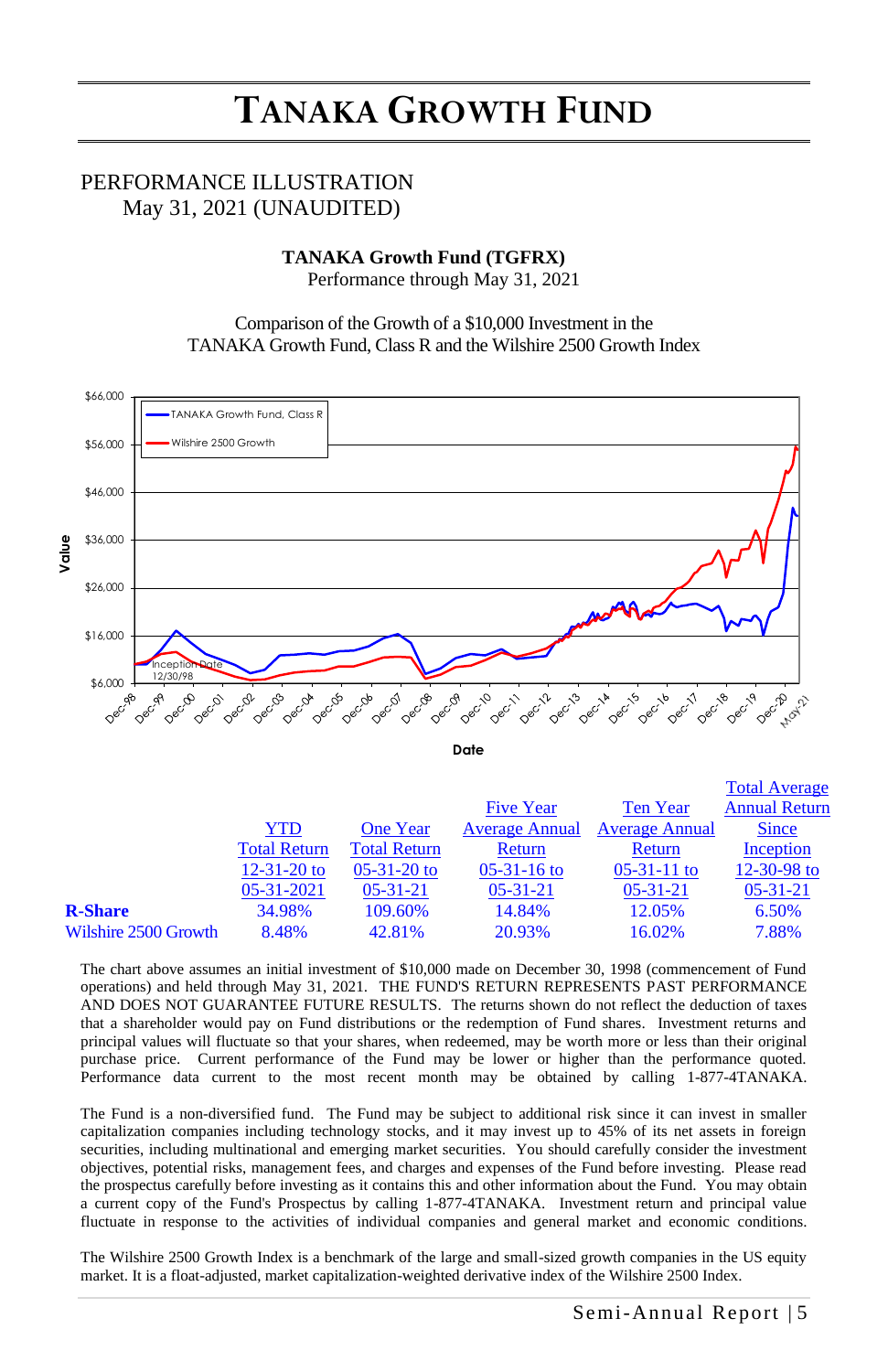## PORTFOLIO ILLUSTRATION May 31, 2021 (UNAUDITED)

The following chart gives a visual breakdown of the Fund by the industry sectors the underlying securities represent as a percentage of the portfolio of investments.



Sectors are based on Bloomberg® classifications.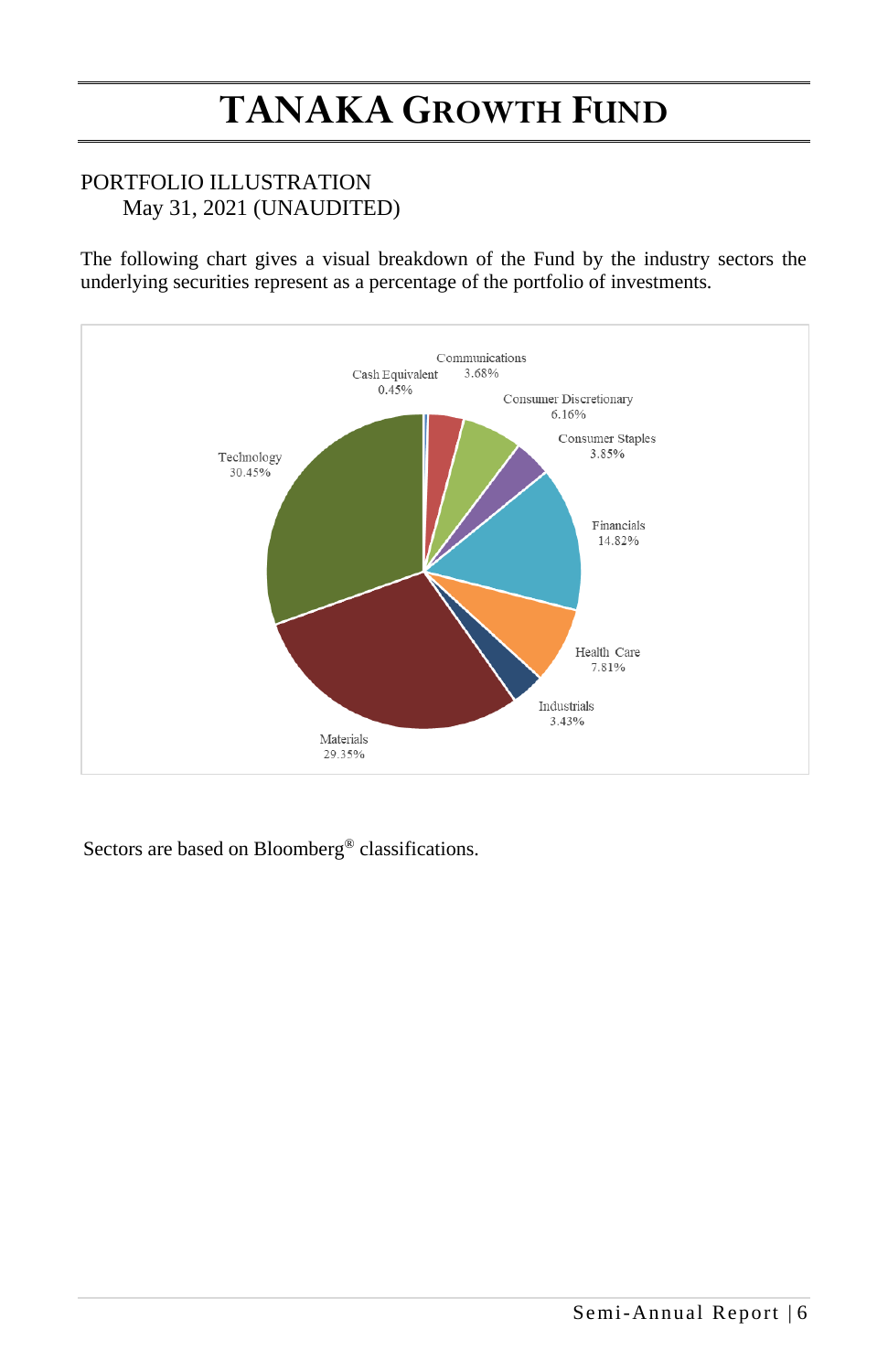## SCHEDULE OF INVESTMENTS May 31, 2021 (UNAUDITED)

| <b>COMMON STOCKS - 99.72%</b><br><b>Accident &amp; Health Insurance - 4.61%</b><br>\$<br>16,700<br>Aflac, Inc.<br>946,556<br>Beverages - 1.30%<br>1,800<br>PepsiCo, Inc.<br>266,292 |
|-------------------------------------------------------------------------------------------------------------------------------------------------------------------------------------|
|                                                                                                                                                                                     |
|                                                                                                                                                                                     |
|                                                                                                                                                                                     |
|                                                                                                                                                                                     |
|                                                                                                                                                                                     |
| Cigarettes - 2.56%                                                                                                                                                                  |
| 5,450<br>Philip Morris International, Inc.<br>525,544                                                                                                                               |
| <b>Electronic Computers - 12.70%</b>                                                                                                                                                |
| 20,943<br>Apple, Inc.<br>2,609,707                                                                                                                                                  |
| Guided Missiles & Space Vehicles & Parts - 2.40%                                                                                                                                    |
| 1,290<br>Lockheed Martin Corp.<br>493,038                                                                                                                                           |
| <b>Industrial Organic Chemicals - 25.52%</b>                                                                                                                                        |
| Amyris, Inc. *<br>368,597<br>5,245,135                                                                                                                                              |
| <b>Investment Advice - 4.65%</b>                                                                                                                                                    |
| The Carlyle Group, Inc.<br>21,925<br>956,807                                                                                                                                        |
| <b>Measuring &amp; Controlling Device - 5.79%</b>                                                                                                                                   |
| Onto Innovation, Inc. *<br>16,583<br>1,190,162                                                                                                                                      |
| <b>Miscellaneous Metal Ores - 3.88%</b>                                                                                                                                             |
| 171,889<br>NexGen Energy Ltd. (Canada) #*<br>797,862                                                                                                                                |
| Motor Vehicle Parts & Accessories - 1.03%                                                                                                                                           |
| 920<br>Honeywell International, Inc.<br>212,437                                                                                                                                     |
| Motor Vehicles & Passenger Car - 3.22%                                                                                                                                              |
| Tesla Motors, Inc. *<br>1,060<br>662,733                                                                                                                                            |
| <b>Pharmaceutical Preparations - 7.82%</b>                                                                                                                                          |
| BeyondSpring, Inc. *<br>59,595<br>618,000                                                                                                                                           |
| Catalyst Pharmaceuticals, Inc. *<br>69,598<br>384,877                                                                                                                               |
| Corcept Therapeutics, Inc. *<br>359,748<br>16,655                                                                                                                                   |
| Ionis Pharmaceuticals, Inc. *<br>6,590<br>245,478                                                                                                                                   |
| 1,608,103<br>Radio & TV Broadcasting & Communications Equipment - 3.09%                                                                                                             |
| 4,723<br>Qualcomm, Inc.<br>635,432                                                                                                                                                  |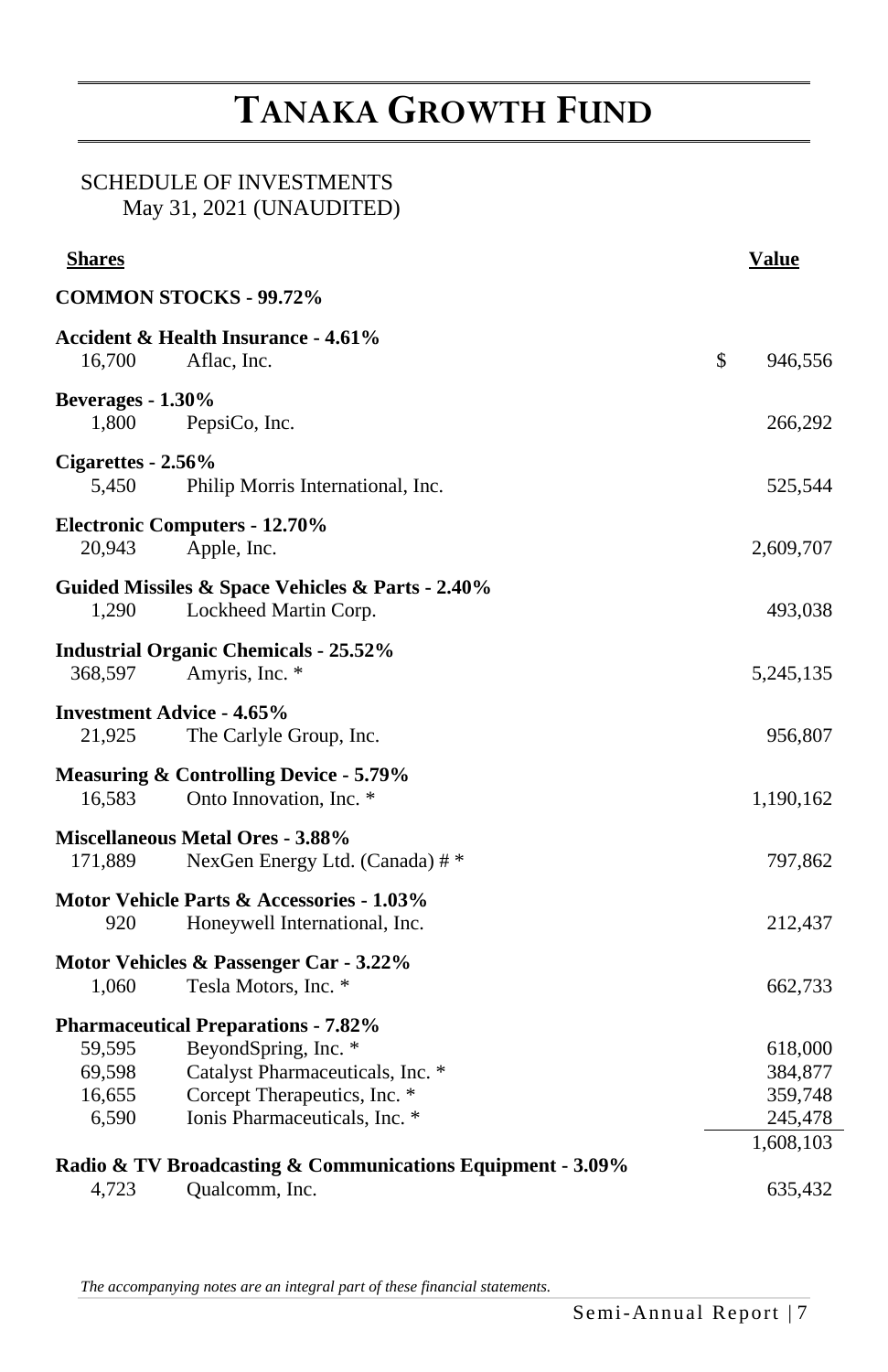## SCHEDULE OF INVESTMENTS (CONTINUED) May 31, 2021 (UNAUDITED)

| <b>Shares</b>               |                                                              | <b>Value</b>  |
|-----------------------------|--------------------------------------------------------------|---------------|
|                             | Retail-Catalog & Mail-Order Houses - 2.95%                   |               |
| 188                         | Amazon.com. Inc. *                                           | \$<br>605,937 |
|                             | Security Brokers, Dealers & Flotation Companies - 4.10%      |               |
| 12.160                      | Stifel Financial Corp.                                       | 842,445       |
|                             | <b>Semiconductors &amp; Related Devices - 5.29%</b>          |               |
| 3.870                       | Applied Materials, Inc.                                      | 534,563       |
| 405                         | NVIDIA Corp.                                                 | 263,161       |
| 10,555                      | Tower Semiconductor Ltd. (Israel) #*                         | 289,946       |
|                             |                                                              | 1,087,670     |
|                             | <b>Services-Business Services - 2.58%</b>                    |               |
| 790                         | Accenture PLC Class A (Ireland) #                            | 222,907       |
| 850                         | MasterCard, Inc. Class A                                     | 306,493       |
|                             |                                                              | 529,400       |
|                             | Services-Computer Programming, Data Processing, Etc. - 2.06% |               |
| 1.290                       | Facebook, Inc. Class A *                                     | 424,062       |
|                             | <b>Specialty Chemicals - 2.55%</b>                           |               |
| 1,400,668                   | Nanoco Group Plc. (United Kingdom) #*                        | 524,970       |
|                             | <b>Television Broadcasting Stations - 1.62%</b>              |               |
| 7.855                       | ViacomCBS, Inc. Class B                                      | 333,209       |
|                             | TOTAL FOR COMMON STOCKS (Cost \$10,903,660) - 99.72%         | 20,497,501    |
|                             | <b>SHORT-TERM INVESTMENTS - 0.46%</b>                        |               |
| 93.563                      | Huntington Conservative Deposit Account 0.02% **             | 93,563        |
|                             | TOTAL FOR SHORT-TERM INVESTMENTS (Cost \$93,563) - 0.46%     | 93,563        |
|                             | TOTAL INVESTMENTS (Cost \$10,997,223) - 100.18%              | 20,591,064    |
|                             | LIABILITIES IN EXCESS OF OTHER ASSETS, NET - (0.18)%         | (36, 357)     |
| <b>NET ASSETS - 100.00%</b> |                                                              | \$ 20,554,707 |

\* Non-income producing securities during the period.

\*\* Variable rate security; the coupon rate shown represents the yield at May 31, 2021.

# Total market value for foreign common stock is \$1,835,685, representing 8.93% of net assets.

*The accompanying notes are an integral part of these financial statements.*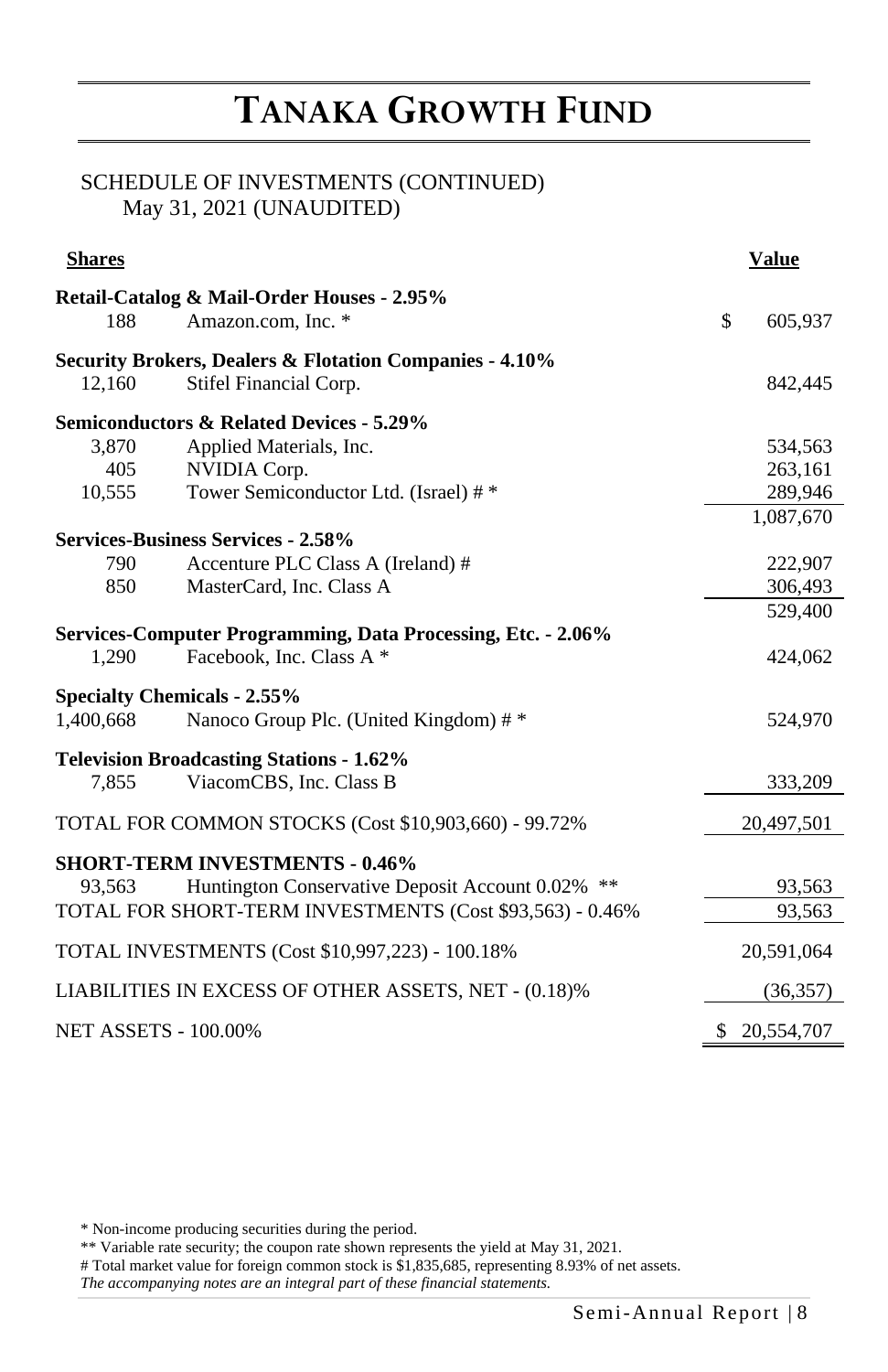## STATEMENT OF ASSETS AND LIABILITIES May 31, 2021 (UNAUDITED)

| Assets:                                                        |                    |
|----------------------------------------------------------------|--------------------|
| Investments, at Value (Cost \$10,997,223)                      | \$<br>20,591,064   |
| Receivables:                                                   |                    |
| Dividends and Interest                                         | 12,763             |
| Shareholder Subscriptions                                      | 4,985              |
| Prepaid Expenses                                               | 10,390             |
| <b>Total Assets</b>                                            | 20,619,202         |
| Liabilities:                                                   |                    |
| Due to Advisor                                                 | 26,273             |
| Directors' Fees                                                | 1,945              |
| <b>Shareholder Redemptions</b>                                 | 2,165              |
| Other Accrued Expenses                                         | 34,112             |
| <b>Total Liabilities</b>                                       | 64,495             |
| <b>Net Assets</b>                                              | 20,554,707         |
| Net Assets Consist of:                                         |                    |
| Capital<br><b>Stock</b>                                        | \$                 |
| Paid-In Capital                                                | 5,034<br>9,310,072 |
|                                                                |                    |
| Distributable Earnings                                         | 11,239,601         |
| Net Assets, for 503,435 Shares Outstanding                     | 20,554,707         |
| Net Asset Value and Offering Price Per Share                   | 40.83              |
| Minimum Redemption Price Per Share (\$40.83*0.98) (Note 7) (a) | \$<br>40.01        |

(a) A minimum redemption fee of 2% is imposed in the event of certain redemption transactions occurring within 5 days of purchase.

*The accompanying notes are an integral part of these financial statements.*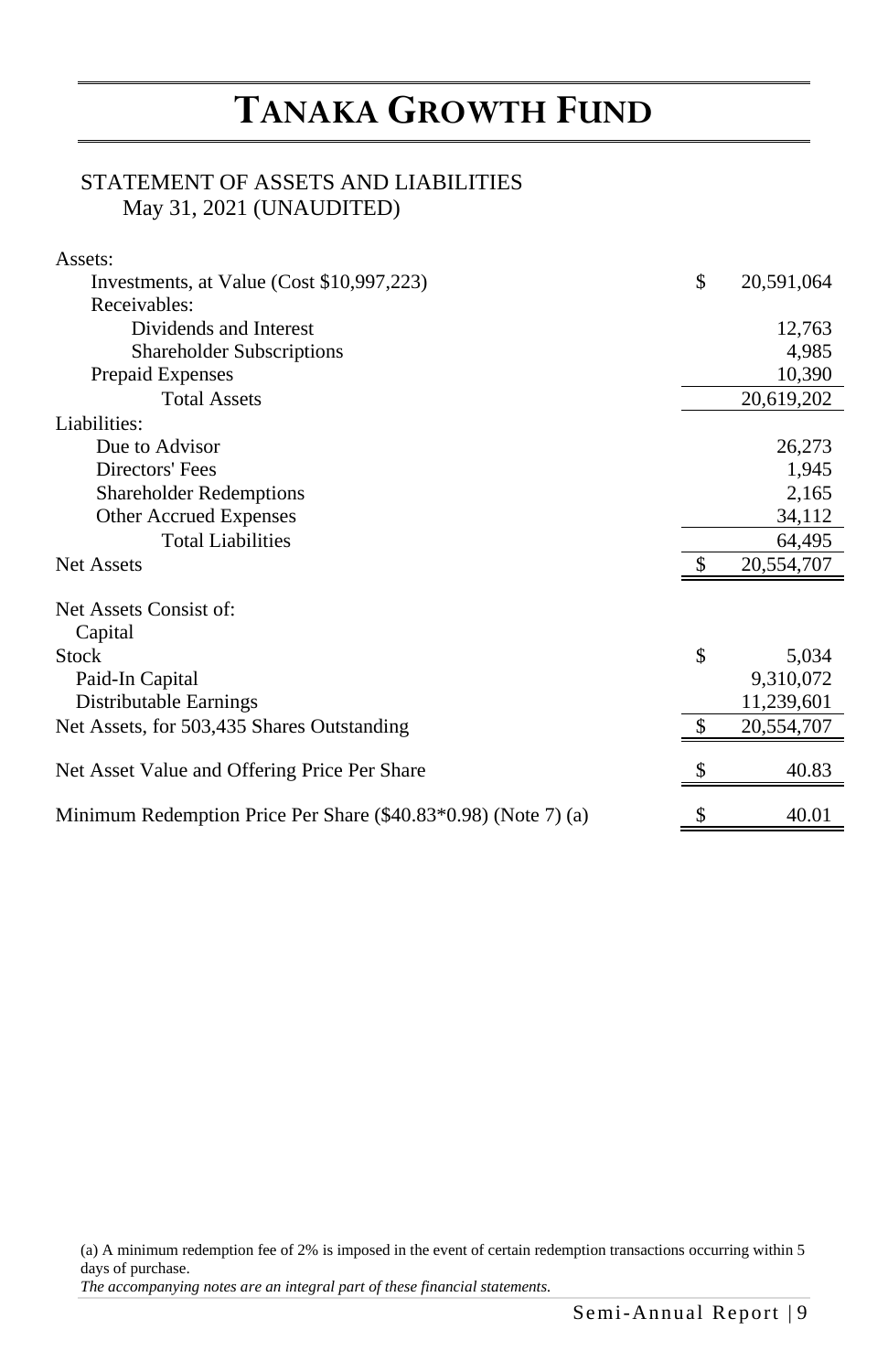## STATEMENT OF OPERATIONS

For the six months ended May 31, 2021 (UNAUDITED)

| Investment Income:                                                                                    |                 |
|-------------------------------------------------------------------------------------------------------|-----------------|
| Dividends                                                                                             | \$<br>58,132    |
| Money Fund Dividends                                                                                  | 91              |
| <b>Total Investment Income</b>                                                                        | 58,223          |
| Expenses:                                                                                             |                 |
| Advisory                                                                                              | 95,581          |
| <b>Transfer Agent</b>                                                                                 | 17,812          |
| Distribution (12b-1) Fees                                                                             | 23,895          |
| Directors' Fees                                                                                       | 4,445           |
| Legal                                                                                                 | 6,500           |
| Audit                                                                                                 | 8,274           |
| Printing and Mailing                                                                                  | 6,605           |
| Administrative                                                                                        | 9,558           |
| Registration                                                                                          | 8,631           |
| Custody                                                                                               | 5,224           |
| Miscellaneous                                                                                         | 3,820           |
| Insurance                                                                                             | 2,956           |
| <b>Total Expenses</b>                                                                                 | 193,301         |
| Fees Recouped by the Advisor (Note 5)                                                                 | 40,836          |
| Net Expenses                                                                                          | 234,137         |
| Net Investment Loss                                                                                   | (175, 914)      |
| Realized and Unrealized Gain (Loss) on Investments Foreign Currency and<br><b>Right Transactions:</b> |                 |
| Net Realized Gain on Investments and Foreign Currency Transactions                                    | 2,379,584       |
| Net Realized Gain on Right Transactions                                                               | 263,516         |
| Net Change in Unrealized Appreciation on Investments and Foreign                                      |                 |
| <b>Currency Transactions</b>                                                                          | 4,738,356       |
| Net Change in Unrealized Depreciation on Right Transactions                                           | (15, 482)       |
| Realized and Unrealized Gain on Investments Foreign Currency and Right                                |                 |
| Transactions:                                                                                         | 7,365,974       |
| Net Increase in Net Assets Resulting from Operations                                                  | \$<br>7,190,060 |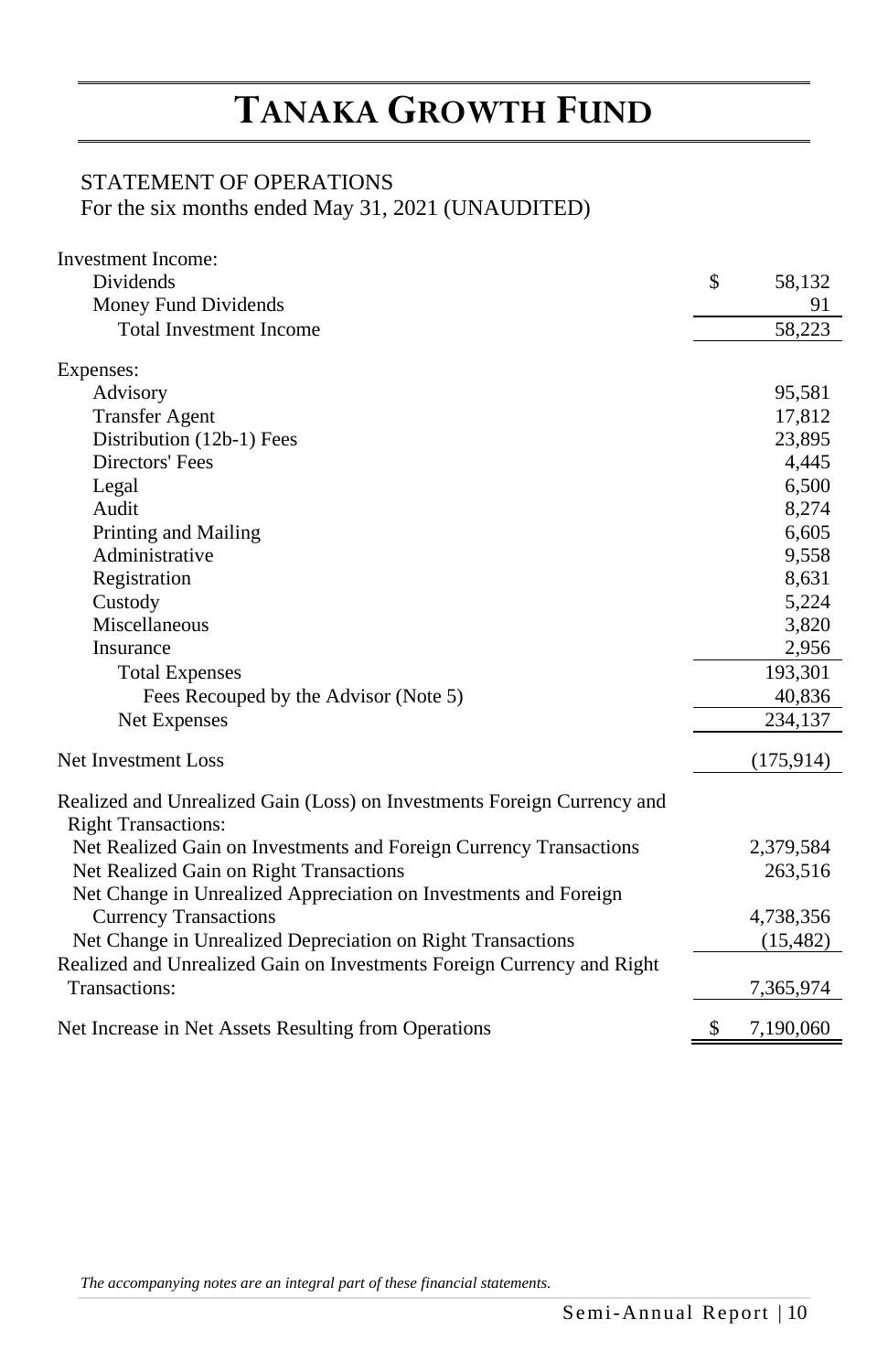## STATEMENTS OF CHANGES IN NET ASSETS

|                                                        | (Unaudited)      |                  |
|--------------------------------------------------------|------------------|------------------|
|                                                        | Six Months       |                  |
|                                                        | Ended            | Year Ended       |
|                                                        | 5/31/2021        | 11/30/2020       |
| Increase (Decrease) in Net Assets From Operations:     |                  |                  |
| Net Investment Loss                                    | \$<br>(175, 914) | (139,604)<br>\$. |
| Net Realized Gain on Investments, Foreign Currency and |                  |                  |
| <b>Right Transactions</b>                              | 2,643,100        | 102,489          |
| Net Change in Unrealized Appreciation on Investments,  |                  |                  |
| Foreign Currency and Right Transactions                | 4,722,874        | 2,208,580        |
| Net Increase in Net Assets Resulting from Operations   | 7,190,060        | 2,171,465        |
|                                                        |                  |                  |
| Capital Share Transactions (Note 7)                    | 2,282,207        | (1,055,020)      |
| <b>Total Increase</b>                                  | 9,472,267        | 1,116,445        |
| Net Assets:                                            |                  |                  |
| Beginning of Period/Year                               | 11,082,440       | 9,965,995        |
| End of Period/Year                                     | 20,554,707       | 11,082,440<br>S  |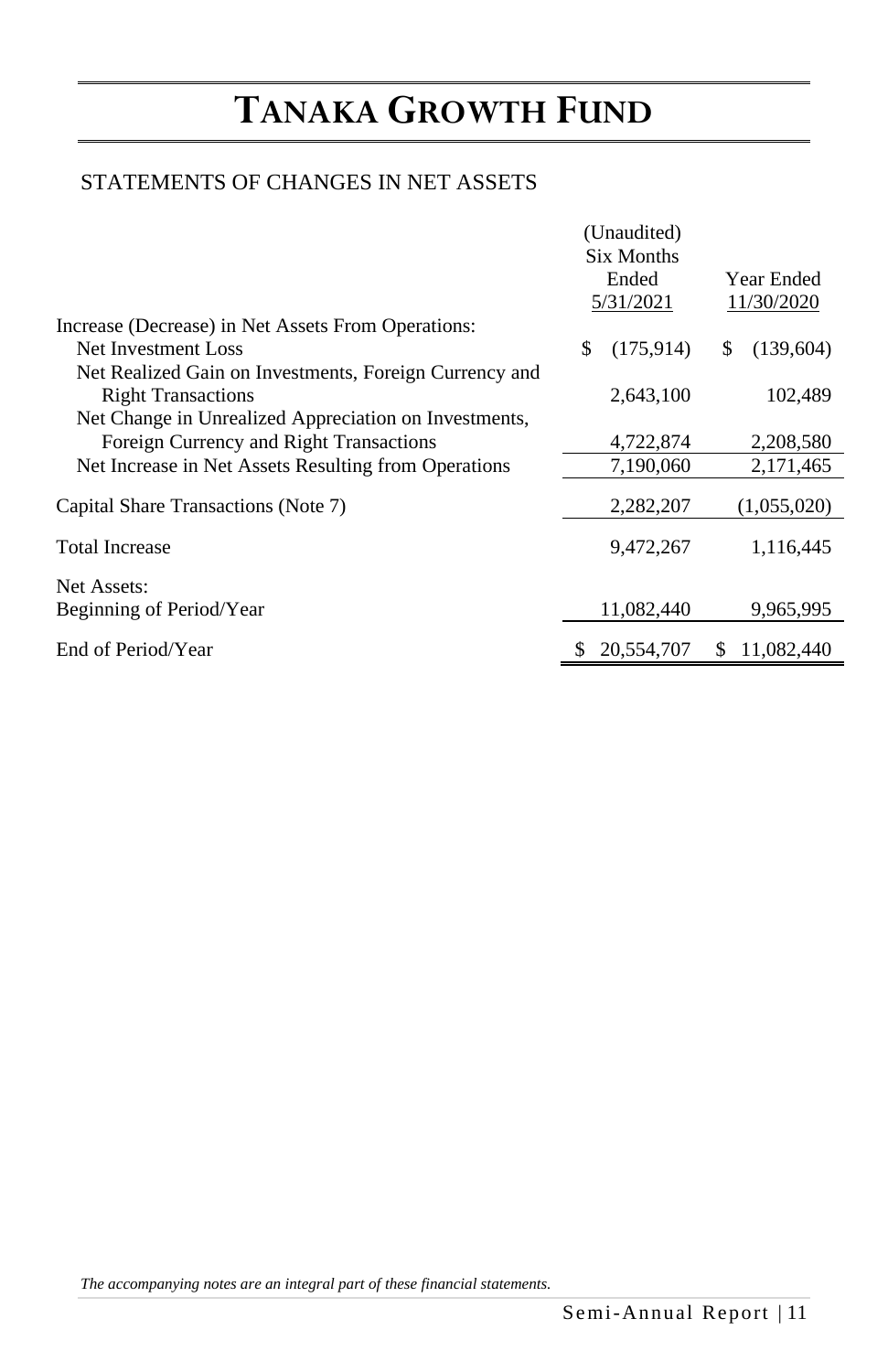## FINANCIAL HIGHLIGHTS

Selected data for a share outstanding throughout each period/year.

|                                                   |    | (Unaudited)                |                                                        |     |            |                    |             |     |             |
|---------------------------------------------------|----|----------------------------|--------------------------------------------------------|-----|------------|--------------------|-------------|-----|-------------|
|                                                   |    | <b>Six Months</b><br>Ended |                                                        |     |            | <b>Years Ended</b> |             |     |             |
|                                                   |    | 5/31/2021                  | 11/30/2020 11/30/2019 11/30/2018 11/30/2017 11/30/2016 |     |            |                    |             |     |             |
| Net Asset Value, at Beginning of                  |    |                            |                                                        |     |            |                    |             |     |             |
| Period/Year                                       | \$ | 24.71                      | \$19.94                                                | \$. | 19.52      | \$<br>22.58        | \$<br>20.46 | \$. | 22.92       |
| Income From Investment Operations:                |    |                            |                                                        |     |            |                    |             |     |             |
| Net Investment Loss <sup>*</sup>                  |    | (0.35)                     | (0.29)                                                 |     | (0.27)     | (0.33)             | (0.35)      |     | (0.23)      |
| Net Gain (Loss) on Securities                     |    |                            |                                                        |     |            |                    |             |     |             |
| (Realized and Unrealized)                         |    | 16.47                      | 5.06                                                   |     | 0.69       | (2.73)             | 2.47        |     | (2.23)      |
| <b>Total from Investment Operations</b>           |    | 16.12                      | 4.77                                                   |     | 0.42       | (3.06)             | 2.12        |     | (2.46)      |
| Redemption Fees ***                               |    |                            |                                                        |     | - †        |                    |             |     |             |
| Net Asset Value, at End of                        |    |                            |                                                        |     |            |                    |             |     |             |
| Period/Year                                       | S  | 40.83                      | \$ 24.71                                               | S   | 19.94      | \$<br>19.52        | \$<br>22.58 | \$  | 20.46       |
|                                                   |    |                            |                                                        |     |            |                    |             |     |             |
| Total Return **                                   |    | $65.24\%$ <sup>(b)</sup>   | 23.92%                                                 |     | 2.15%      | $(13.55)\%$        | 10.36%      |     | $(10.73)\%$ |
| Ratios/Supplemental Data:                         |    |                            |                                                        |     |            |                    |             |     |             |
| Net Assets at End of Period/                      |    |                            |                                                        |     |            |                    |             |     |             |
| Year (Thousands)                                  | \$ | 20,555                     | \$11,082                                               | \$. | 9,966      | \$10,787           | \$14,402    |     | \$14,775    |
| <b>Before Waivers or Recoupments</b>              |    |                            |                                                        |     |            |                    |             |     |             |
| Ratio of Expenses to Average                      |    |                            |                                                        |     |            |                    |             |     |             |
| <b>Net Assets</b>                                 |    | $2.02\%$ <sup>(a)</sup>    | 2.70%                                                  |     | 2.66%      | 2.29%              | 2.29%       |     | 2.29%       |
| Ratio of Net Investment Loss to                   |    |                            |                                                        |     |            |                    |             |     |             |
| <b>Average Net Assets</b>                         |    | $(1.41)$ % <sup>(a)</sup>  | (1.69)%                                                |     | $(1.65)\%$ | (1.53)%            | (1.57)%     |     | (1.13)%     |
| After Waivers or Recoupments                      |    |                            |                                                        |     |            |                    |             |     |             |
| Ratio of Expenses to Average<br><b>Net Assets</b> |    | $2.44\%$ <sup>(a)</sup>    | 2.45%                                                  |     | 2.45%      | 2.29%              | 2.29%       |     | 2.31%       |
| Ratio of Net Investment Loss to                   |    |                            |                                                        |     |            |                    |             |     |             |
| <b>Average Net Assets</b>                         |    | $(1.84)$ % <sup>(a)</sup>  | (1.44)%                                                |     | (1.44)%    | (1.53)%            | (1.57)%     |     | $(1.15)\%$  |
| Portfolio Turnover                                |    | $34.12\%$ <sup>(b)</sup>   | 15.08%                                                 |     | 4.94%      | 18.94%             | 19.21%      |     | 76.98%      |

\* Per share net investment loss has been determined on the basis of average shares outstanding during the year. \*\* Assumes reinvestment of dividends, if any.

\*\*\* The Fund will impose a 2.00% redemption fee on shares redeemed within 5 days of purchase.

† Amount less than \$0.005 per share.

(a) Annualized.

(b) Not Annualized.

*The accompanying notes are an integral part of these financial statements.*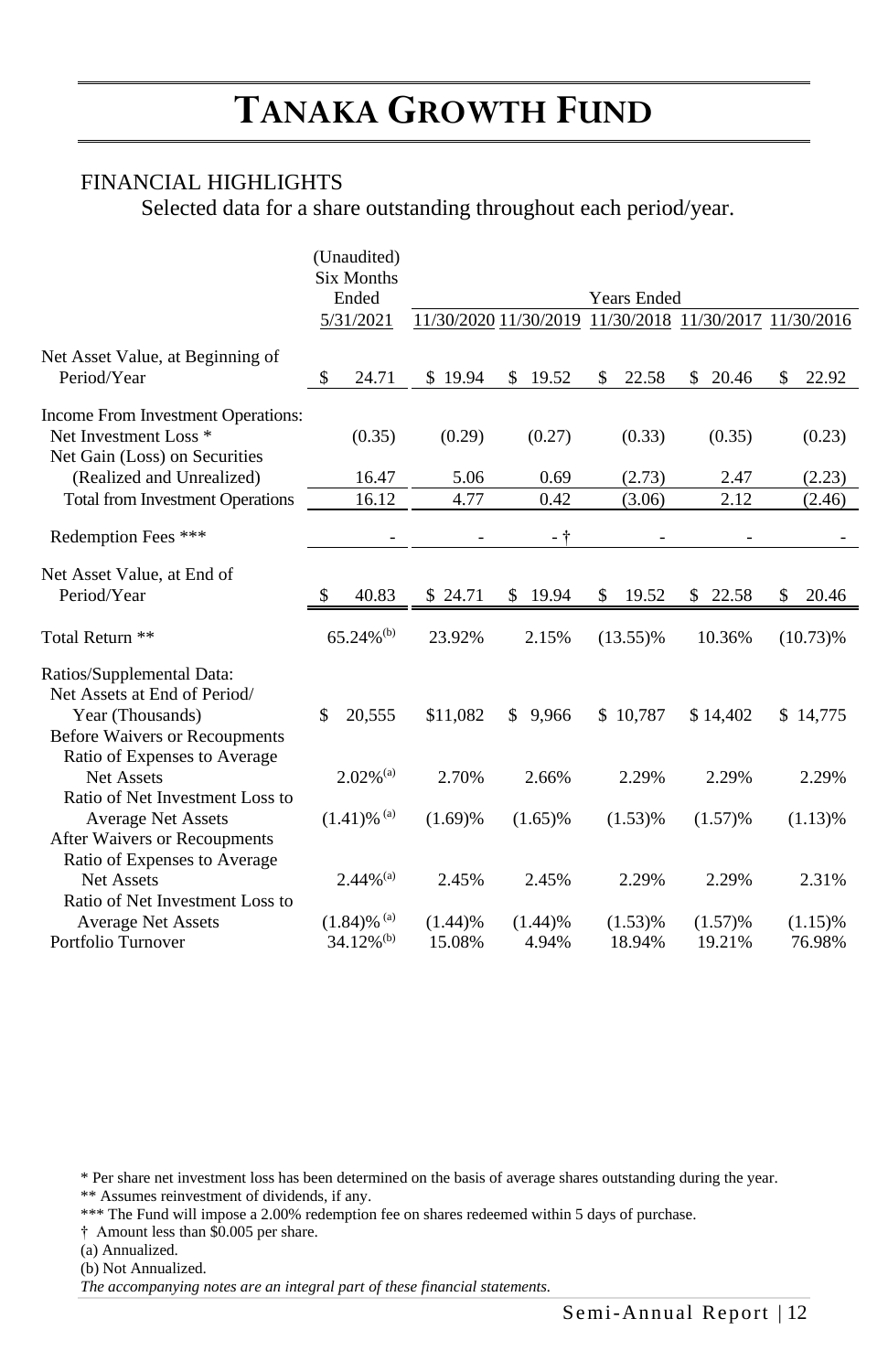#### NOTES TO FINANCIAL STATEMENTS May 31, 2021 (UNAUDITED)

### **NOTE 1. ORGANIZATION**

The TANAKA Growth Fund (the "Fund") was organized as a series of TANAKA Funds, Inc., a Maryland corporation (the "Company") on November 5, 1997; the Fund commenced operations on December 30, 1998. The Fund is registered under the Investment Company Act of 1940, as amended, as a non-diversified open-end management investment company. The Fund's investment objective is to provide growth of capital. The Investment Advisor of the Fund is Tanaka Capital Management, Inc. (the "Advisor").

**NON-DIVERSIFICATION RISK:** As a non-diversified fund, the Fund may invest larger positions in small number of companies of its total assets. The Fund's performance may be more sensitive to any single economic, business, political or regulatory occurrence than the value of shares of a diversified investment company. The Fund's performance may be affected disproportionately by the performance of relatively few stocks. In addition, the volatility of the Fund may be greater than the overall volatility of the market.

#### **NOTE 2. SIGNIFICANT ACCOUNTING POLICIES**

The following is a summary of the significant accounting policies followed by the Fund in the preparation of its financial statements. The Fund is an investment company that follows the accounting and reporting guidance of Accounting Standards Codification Topic 946 applicable to investment companies.

*Securities Valuations* - All investments in securities are recorded at their estimated fair value, as described in Note 3.

*Federal Income Taxes* – The Fund has qualified, except as described below, and intends to qualify as a regulated investment company ("RIC") and to comply with the applicable provisions of the Internal Revenue Code of 1986 as amended (the "Code"), and to distribute substantially all of its taxable income to their shareholders. Therefore, no federal income or excise tax provision is required. During the fiscal year ended November 30, 2020, the Fund did not qualify as a RIC under Subchapter M of the Code because it did not meet certain asset diversification requirements. Accordingly, the Fund will file as a "C" corporation for the fiscal year ended November 30, 2020. As a "C" corporation, the Fund is subject to federal income taxes on any taxable income for that period. However, the Fund had a net loss for the fiscal year ended November 30, 2020 and consequently did not incur any tax liability. The Code contains procedures to allow a Fund that does not meet the requirements to be taxed as a RIC to re-establish its status as a RIC if it meets certain criteria. The Fund regained compliance with Sub-Chapter M pass-through tax status for the fiscal year ending November 30, 2021 on February 28, 2021.

The Fund evaluates tax positions taken or expected to be taken in the course of preparing the Fund's tax returns to determine whether it is "more-likely-than-not" (i.e., greater than 50 percent) that each tax position will be sustained upon examination by a taxing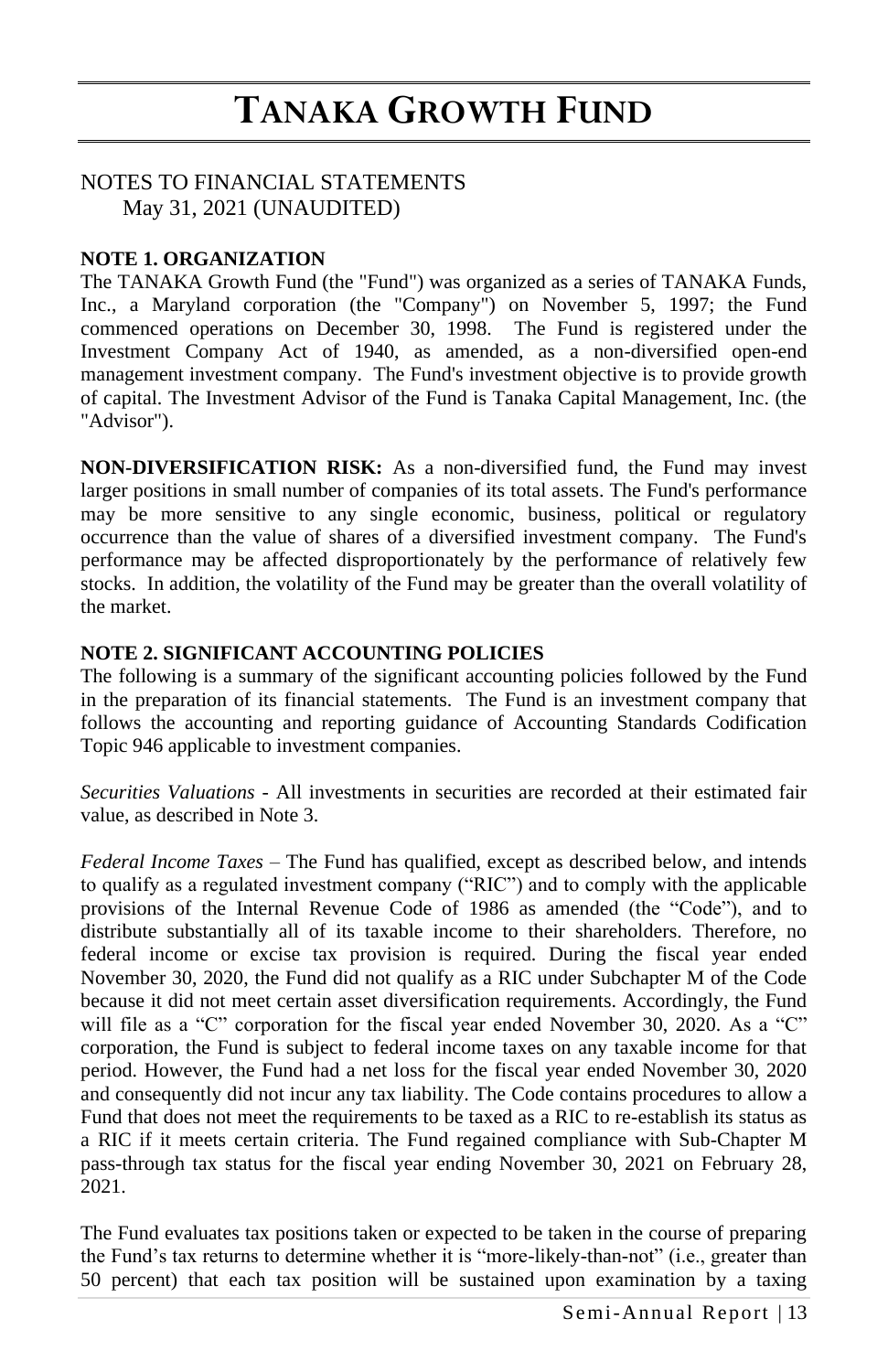## NOTES TO FINANCIAL STATEMENTS (CONTINUED) May 31, 2021 (UNAUDITED)

authority based on the technical merits of the position. Tax positions not deemed to meet the more-likely-than-not threshold are recorded as a tax benefit or expense in the current year. The Fund did not record any tax provision in the current period. Management has reviewed the tax positions taken on its 2017-2019 returns and expected to be taken in the Fund's 2020 returns and concluded that no liability for unrecognized tax benefits should be recorded related to uncertain tax positions. The Fund identifies its major tax jurisdiction as U.S. Federal and the state of Maryland.

*Security Transactions and Related Income* - The Fund follows industry practice and records security transactions on the trade date. The specific identification method is used for determining gains or losses for financial statements and income tax purposes. Dividend income less foreign taxes withheld is recorded on the ex-dividend date and interest income is recorded on an accrual basis. Discounts and premiums on securities purchased are amortized over the life of the respective securities. Withholding taxes on foreign dividends have been provided for in accordance with the Fund's understanding of the applicable country's tax rules and rates.

*Dividends and Distributions* - The Fund intends to distribute substantially all of its net investment income as dividends to its shareholders on at least an annual basis. The Fund intends to distribute its net realized long-term capital gains and its net realized short-term capital gains at least once a year. Distributions to shareholders which are determined in accordance with income tax regulations and are recorded on the ex-dividend date. The treatment for financial reporting purposes of distributions made to shareholders during the year from net investment income or net realized capital gains may differ from their ultimate treatment for federal income tax purposes. These differences are caused by differences in the timing of the recognition of certain components of income, expense or realized capital gain for federal income tax purposes. Where such differences are permanent in nature, they are reclassified in the components of the net assets based on their ultimate characterization for federal income tax purposes. Any such reclassifications will have no effect on net assets, results of operations or net asset values per share of the Fund.

*Foreign Currency* - Investment securities and other assets and liabilities denominated in foreign currencies are translated into U.S. dollar amounts at the date of valuation. Purchases and sales of investment securities and income and expense items denominated in foreign currencies are translated into U.S. dollar amounts on the respective dates of such transactions. The Fund does not isolate that portion of the results of operations resulting from changes in foreign exchange rates on investments from the fluctuations arising from changes in market prices of securities held. Such fluctuations are included with the net realized and unrealized gain or loss from investments. Reported net realized foreign exchange gains or losses arise from sales of foreign currencies, currency gains or losses realized between the trade and settlement dates on securities transactions, and the difference between the amounts of dividends, interest, and foreign withholding taxes recorded on a Fund's books and the U.S. dollar equivalent of the amounts actually received or paid. Net unrealized foreign exchange gains and losses arise from changes in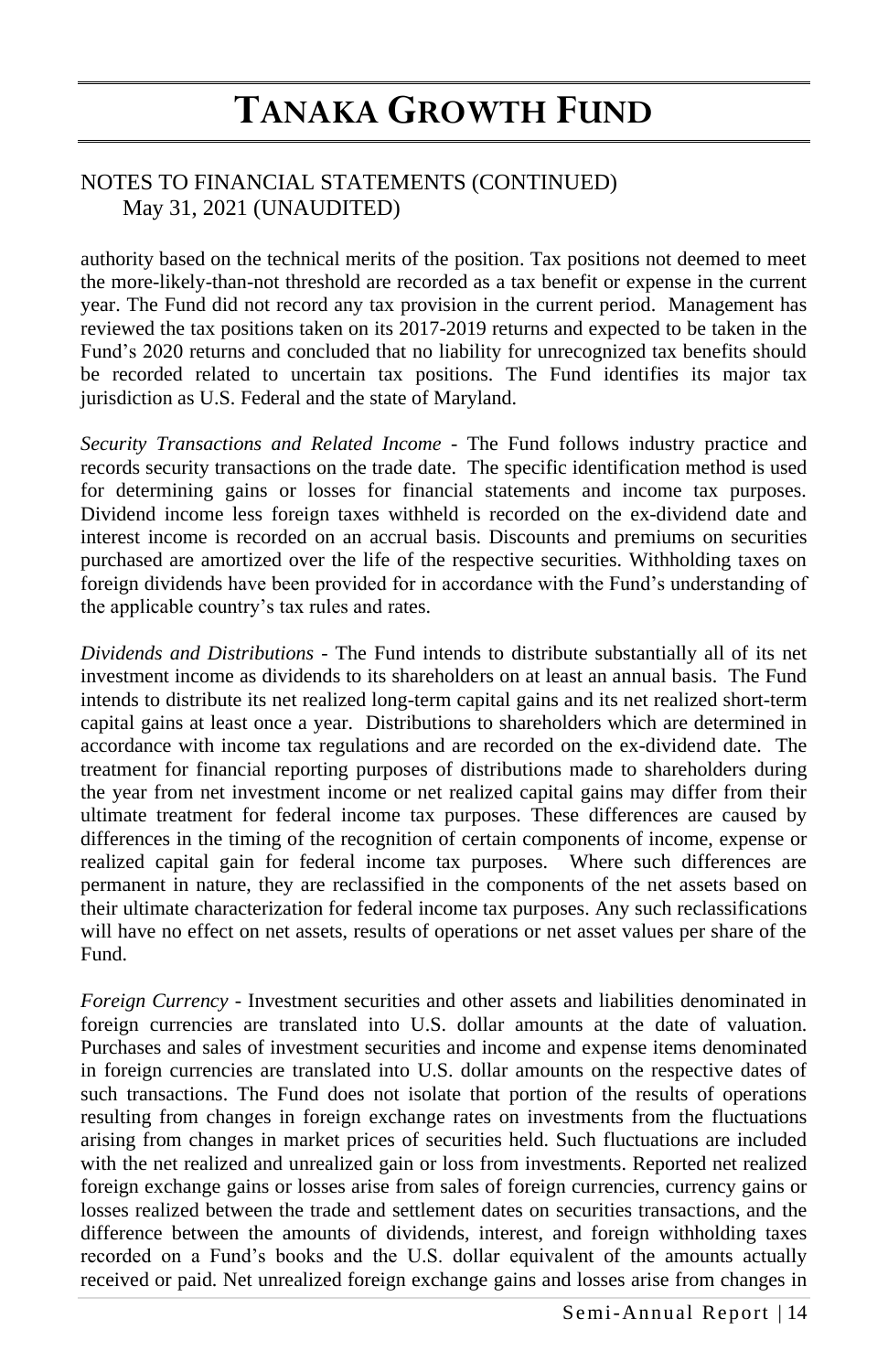## NOTES TO FINANCIAL STATEMENTS (CONTINUED) May 31, 2021 (UNAUDITED)

the fair values of assets and liabilities, other than investments in securities at fiscal period end, resulting from changes in exchange rates.

*Use of Estimates* - The preparation of financial statements in conformity with U.S. generally accepted accounting principles ("GAAP") requires management to make estimates and assumptions that affect the reported amounts of assets and liabilities and disclosure of contingent assets and liabilities at the date of the financial statements and the reported amounts of increases and decreases in net assets from operations during the reporting period. Actual results could differ from those estimates.

*Cash and cash equivalents* – The Fund considers all highly liquid debt instruments having original maturities of three months or less at the date of purchase to be cash equivalents. The Fund may, during the ordinary course of business, maintain account balances with banks in excess of federally insured limits. The Fund has not experienced losses on these accounts, and management believes that the Fund is not exposed to significant risks on such accounts.

*Subsequent Events -* Management has evaluated the impact of all subsequent events on the Fund through the issuance of these financial statements and has noted no such events requiring disclosure.

### **NOTE 3. SECURITIES VALUATIONS**

#### *Processes and Structure*

The Fund's Board of Directors (the "Board") has adopted guidelines for valuing securities including in circumstances in which market quotes are not readily available and has delegated to the Advisor the responsibility for determining fair value prices, subject to review by the Board.

*Fair Value Pricing –* The Board has delegated to the Advisor responsibility for determining the value of the Fund's portfolio securities under certain circumstances. Under such circumstances, the Advisor will use its best efforts to arrive at the fair value of a security held by the Fund under all reasonably ascertainable facts and circumstances. The Advisor must prepare a report for the Board not less than quarterly containing a complete listing of any securities for which fair value pricing was employed and detailing the specific reasons for such fair value pricing. The Fund has adopted written policies and procedures to guide the Advisor with respect to the circumstances under which, and the methods to be used, in fair valuing securities.

The Fund invests the majority of its assets in frequently traded exchange listed securities of domestic issuers with relatively liquid markets and calculates its NAV as of the time those exchanges close. However, the Fund may invest in securities on foreign exchanges or in illiquid or restricted securities. Accordingly, there may be circumstances under which the Fund would hold a security that would need to be fair value priced. Examples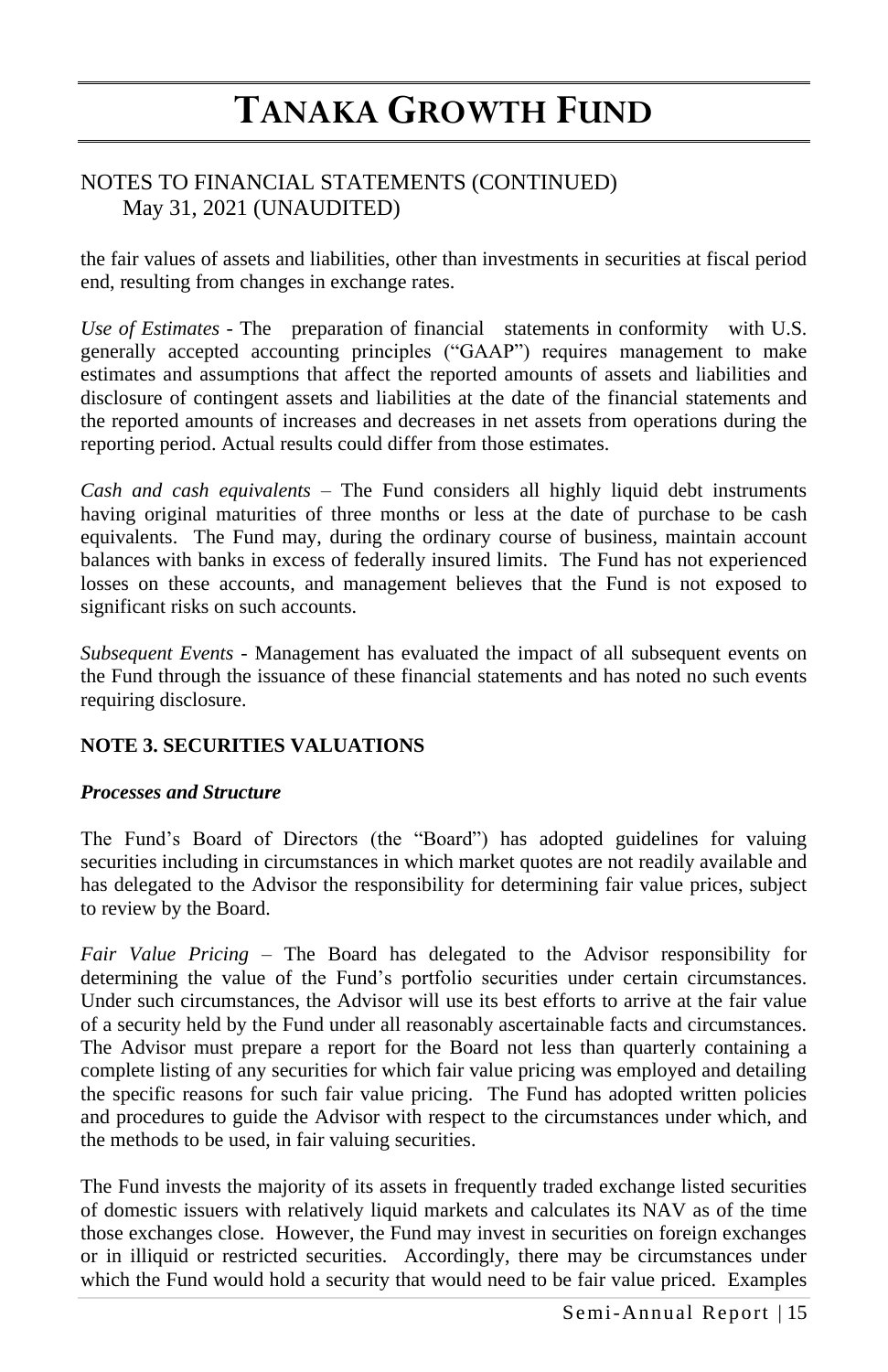## NOTES TO FINANCIAL STATEMENTS (CONTINUED) May 31, 2021 (UNAUDITED)

of when it would be likely that the Fund security would require fair value pricing include but are not limited to: if the exchange on which a portfolio security trades were to close early; if trading in a particular security were to be halted on an exchange and did not resume trading prior to calculation of NAV; if a significant event that materially affected the value of a security were to occur after the securities' exchange had closed but before the Fund's NAV had been calculated; and if a security that had a significant exposure to foreign operations was subject to a material event or occurrence in a foreign jurisdiction in which the company had significant operations.

When a security is fair value priced, it means that the Advisor is calculating the value of that security on a day and under circumstances where reliable pricing information from normal sources is not available. Accordingly, there is always the possibility that the Advisor's calculations concerning security value could be wrong, and as a result, the Fund's NAV on that day could be higher or lower, depending on how the security was valued, than would otherwise be the case.

### *Hierarchy of Fair Value Inputs*

The Fund utilizes various methods to measure the fair value of most of its investments on a recurring basis. GAAP establishes a hierarchy that prioritizes inputs to valuation techniques used to measure fair value. The three levels of inputs are as follows:

- •*Level 1.* Unadjusted quoted prices in active markets for identical assets or liabilities that the Fund has the ability to access.
- •*Level 2.* Observable inputs other than quoted prices included in Level 1 that are observable for the asset or liability either directly or indirectly. These inputs may include quoted prices for the identical instrument on an inactive market, prices for similar instruments, interest rates, prepayment speeds, credit risk, yield curves, default rates, and similar data.
- •*Level 3.* Unobservable inputs for the asset or liability to the extent that relevant observable inputs are not available, representing the Fund's own assumptions about the assumptions that a market participant would use in valuing the asset or liability at the measurement date, and that would be based on the best information available.

The availability of observable inputs can vary from security to security and is affected by a wide variety of factors, including, for example, the type of security, whether the security is new and not yet established in the marketplace, the liquidity of markets, and other characteristics particular to the security. To the extent that valuation is based on models or inputs that are less observable or unobservable in the market, the determination of fair value requires more judgment. Accordingly, the degree of judgment exercised in determining fair value is greatest for instruments categorized in Level 3.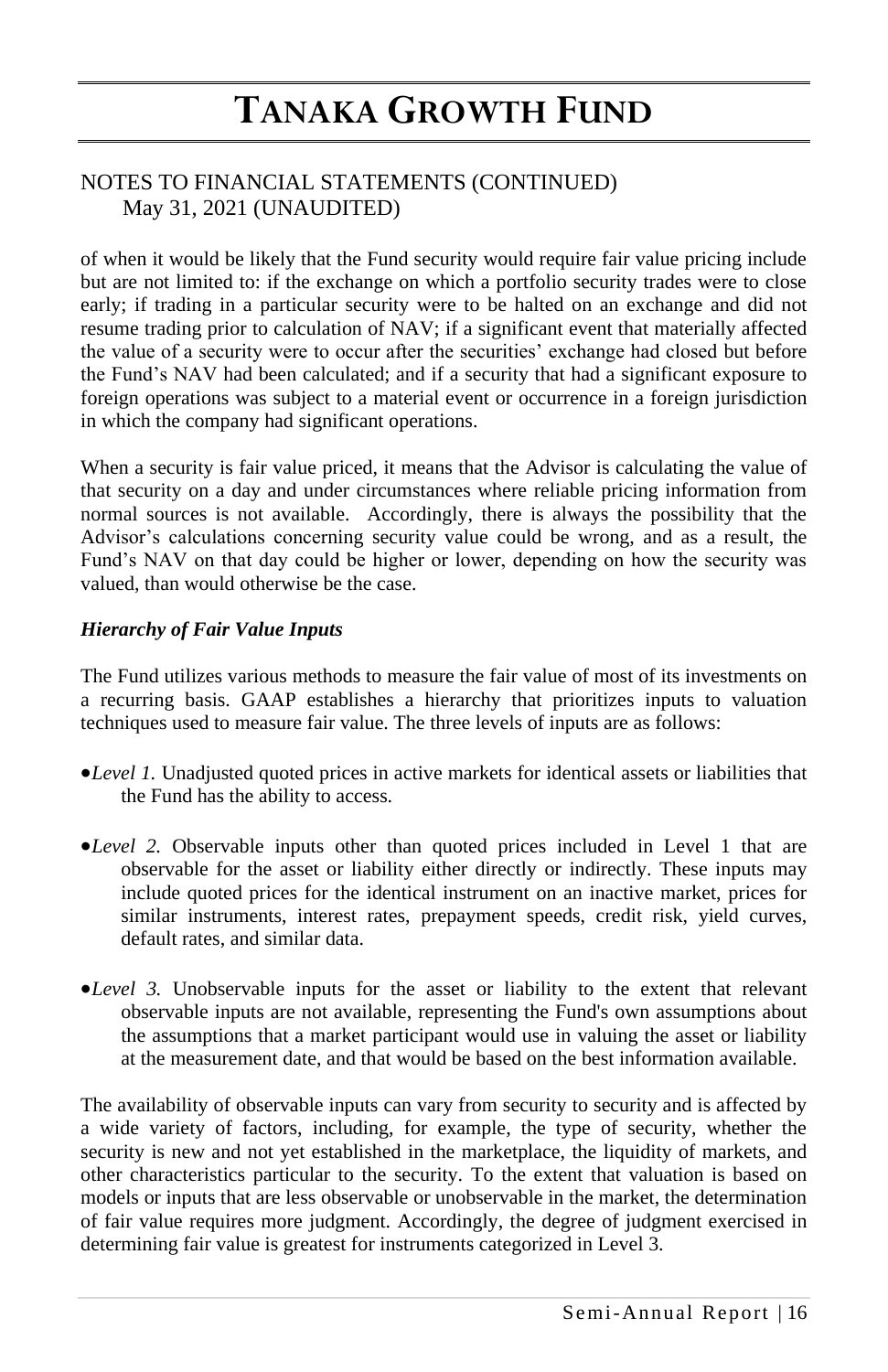### NOTES TO FINANCIAL STATEMENTS (CONTINUED) May 31, 2021 (UNAUDITED)

The inputs used to measure fair value may fall into different levels of the fair value hierarchy. In such cases, for disclosure purposes, the level in the fair value hierarchy within which the fair value measurement falls in its entirety is determined based on the lowest level input that is significant to the fair value measurement in its entirety.

#### *Fair Value Measurements*

A description of the valuation techniques applied to the Fund's major categories of assets and liabilities measured at fair value on a recurring basis follows.

*Equity securities (Domestic and Foreign common stock) -* Securities traded on a national securities exchange (or reported on the NASDAQ national market) are stated at the last reported sales price on the day of valuation. To the extent these securities are actively traded, and valuation adjustments are not applied, they are categorized in Level 1 of the fair value hierarchy. Certain foreign securities may be fair valued using a pricing service that considers the correlation of the trading patterns of the foreign security to the intraday trading in the U.S. markets for investments such as American Depositary Receipts, financial futures, Exchange Traded Funds, and the movement of the certain indexes of securities based on a statistical analysis of the historical relationship and that are categorized in Level 2.

*Short term investments -* Short term investments are valued using amortized cost, which approximates fair value. These securities will be categorized in Level 1 of the fair value hierarchy. Money market funds are valued at their net asset value of \$1 per share and are categorized as Level 1.

*Derivative Instruments (warrants and rights) -* The Fund can invest in warrants and rights of companies of any market capitalization. A warrant and right gives the Fund the right to buy stock, typically from the issuer. The warrant and right specifies the amount of underlying stock, the purchase (or "exercise") price, and the date the warrant and right expires. Certain warrants and rights permit, without legal obligation, net settlement for stock or cash. The Fund has no obligation to exercise the warrants and rights and buy the stock. Derivative transactions which are actively traded, and valuation adjustments are not applied, they are categorized in Level 1 of the fair value hierarchy. Derivative transactions traded on inactive markets or valued by reference to similar instruments are categorized in Level 2 of the fair value hierarchy. Warrants and rights are valued using the Black-Scholes Model and are categorized in Level 3 of the fair value hierarchy.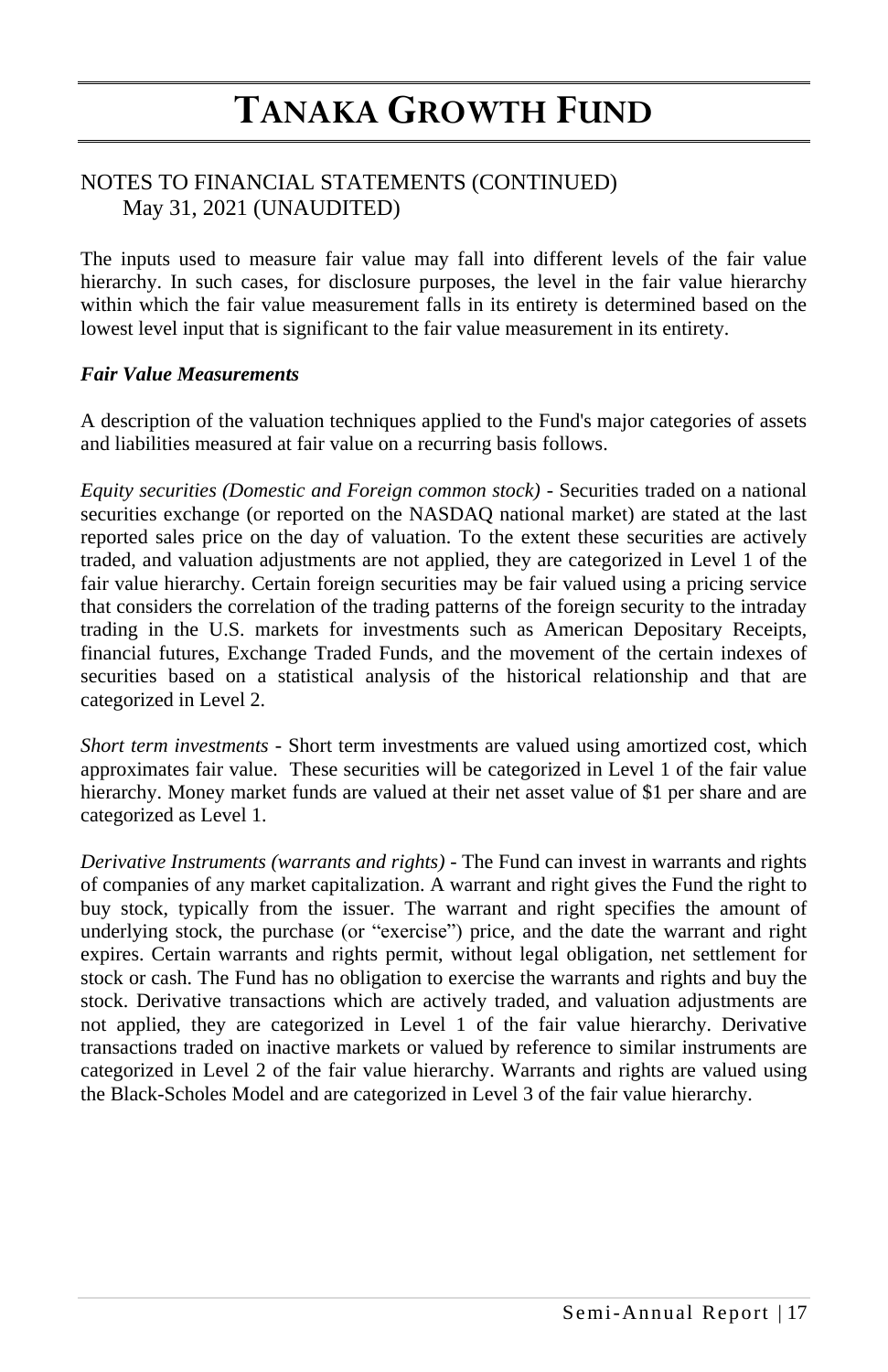### NOTES TO FINANCIAL STATEMENTS (CONTINUED) May 31, 2021 (UNAUDITED)

The following table summarizes the inputs used to value the Fund's assets measured at fair value as of May 31, 2021:

|                                                             | <b>Financial Instruments—Assets</b> |         |                          |              |  |                        |  |  |
|-------------------------------------------------------------|-------------------------------------|---------|--------------------------|--------------|--|------------------------|--|--|
| <i>Categories</i>                                           | Level 1                             | Level 2 |                          | Level 3      |  | <b>Fair Value</b>      |  |  |
| Common Stocks <sup>*</sup><br><b>Short-Term Investments</b> | \$20,497,501<br>93.563              | -S      | $\overline{\phantom{a}}$ | $\mathbf{s}$ |  | \$20,497,501<br>93.563 |  |  |
|                                                             | \$20,591,064                        |         | -                        |              |  | \$20,591,064           |  |  |

\*Industry classifications for these categories are detailed in the Schedule of Investments.

The Fund's policy is to recognize transfers in and transfers out as of the end of the reporting period.

The following table sets forth a summary of the changes in the fair value of the Fund's Level 3 investments for the six months ended May 31, 2021:

|       | Balance as of |               | Realized  | Net Unrealized Balance as of |                          |
|-------|---------------|---------------|-----------|------------------------------|--------------------------|
|       | November 30.  | Purchases/    | Gain/     | Appreciation/                | May 31,                  |
|       | 2020          | (Sales)       | (Loss)    | (Depreciation)               | 2021                     |
| Right | 15.482        | \$ (263, 516) | \$263.516 | (15.482)                     | $\overline{\phantom{0}}$ |
|       | 15.482        | \$ (263, 516) | \$263,516 | (15.482)                     | $\overline{\phantom{0}}$ |

#### **NOTE 4. DERIVATIVE TRANSACTIONS**

As of May 31, 2021, the location of the Statements of Assets and Liabilities for financial derivative instrument fair values is as follows:

| Asset             |                                   |              |
|-------------------|-----------------------------------|--------------|
| <b>Categories</b> | Location                          | <b>Total</b> |
| Right             | Investment in securities at value |              |

Unrealized gains and losses on derivative contracts entered into by the Fund during the six months ended May 31, 2021, are recorded in the following location on the Statement of Operations:

| <b>Asset Categories</b> | Location                                        | Total      |
|-------------------------|-------------------------------------------------|------------|
| Right                   | Net change in unrealized depreciation on rights | \$(15,482) |
| Right                   | Net realized gain on rights                     | \$263.516  |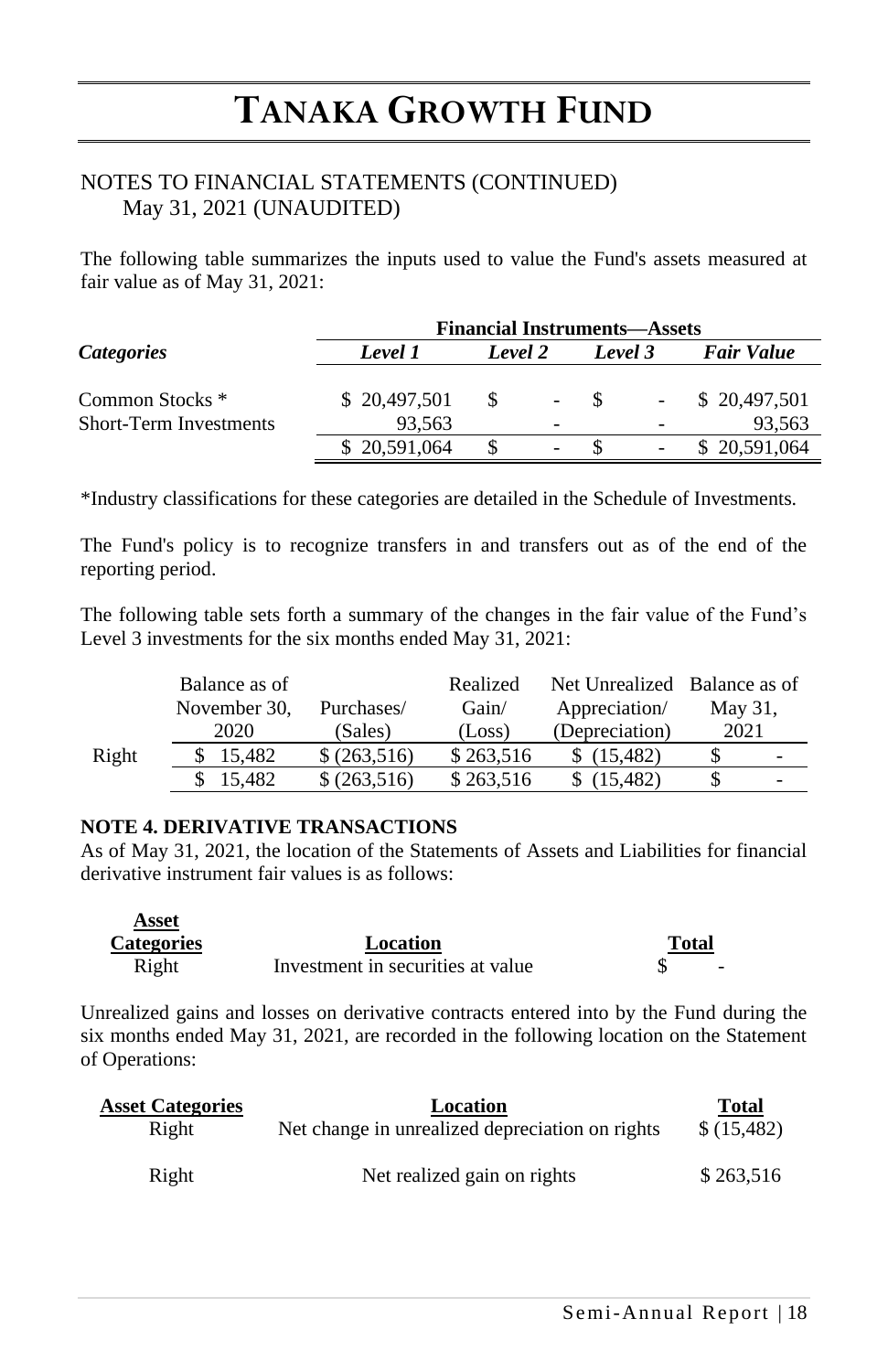### NOTES TO FINANCIAL STATEMENTS (CONTINUED) May 31, 2021 (UNAUDITED)

The Fund considers the average quarter-end notional amounts during the period, categorized by primary underlying risk, to be representative of its derivative activities during the six months ended May 31, 2021.

Average notional value of:

Right \$

The Fund has adopted amendments to authoritative guidance on disclosures about derivative instruments and hedging activities, which require that the Fund disclose: a) how and why an entity uses derivative instruments and b) how derivative instruments and related hedged items affect an entity's financial position, financial performance and cash flows.

#### **NOTE 5. FEES AND OTHER TRANSACTIONS WITH AFFILIATES**

The Fund retains the Advisor to manage the Fund's investments and act as Administrator to the Fund. The Advisor was organized as a Delaware corporation in 1986. Graham Y. Tanaka, portfolio manager and President of the Advisor, is primarily responsible for the day-to-day management of the Fund's portfolio. Certain officers of the Advisor serve as director and officers of the Fund.

Under the terms of an Investment Advisory Agreement, (the "Advisory Agreement"), the Advisor manages the Fund's investments subject to approval by the Board. As compensation for its management services, the Fund is obligated to pay the Advisor a fee computed and accrued daily and paid monthly at an annual rate of 1.00% of the average daily net assets of the Fund. For the six months ended May 31, 2021, the Advisor earned a fee of \$95,581 from the Fund. The Advisor has contractually agreed to waive all or a portion of its management fees and/or reimburse the Fund for the expenses it incurs, but only to the extent necessary to maintain total annual operating expenses at 2.45% of the average daily net assets, through November 30, 2021. For the six months ended May 31, 2021, the Advisor recouped advisory fees of \$40,836. At May 31, 2021, the Fund owed the Advisor \$24,533 for management fees and recoupment fees.

The Fund has agreed that any operating expenses of the Fund reimbursed or waived by the Advisor shall be repaid to the Advisor by the Fund in the first, second and third fiscal years following the year ending November 30, if the total expenses for the Fund for each such year or years, after giving effect to the repayment, do not exceed 2.45% of the average daily net assets (or any lower expense limitation or limitations to which the Advisor may agree). At November 30, 2020, amounts subject to future recoupment are as follows:

> Recoverable Through **Amount Recoverable** November 30, 2023 \$4,870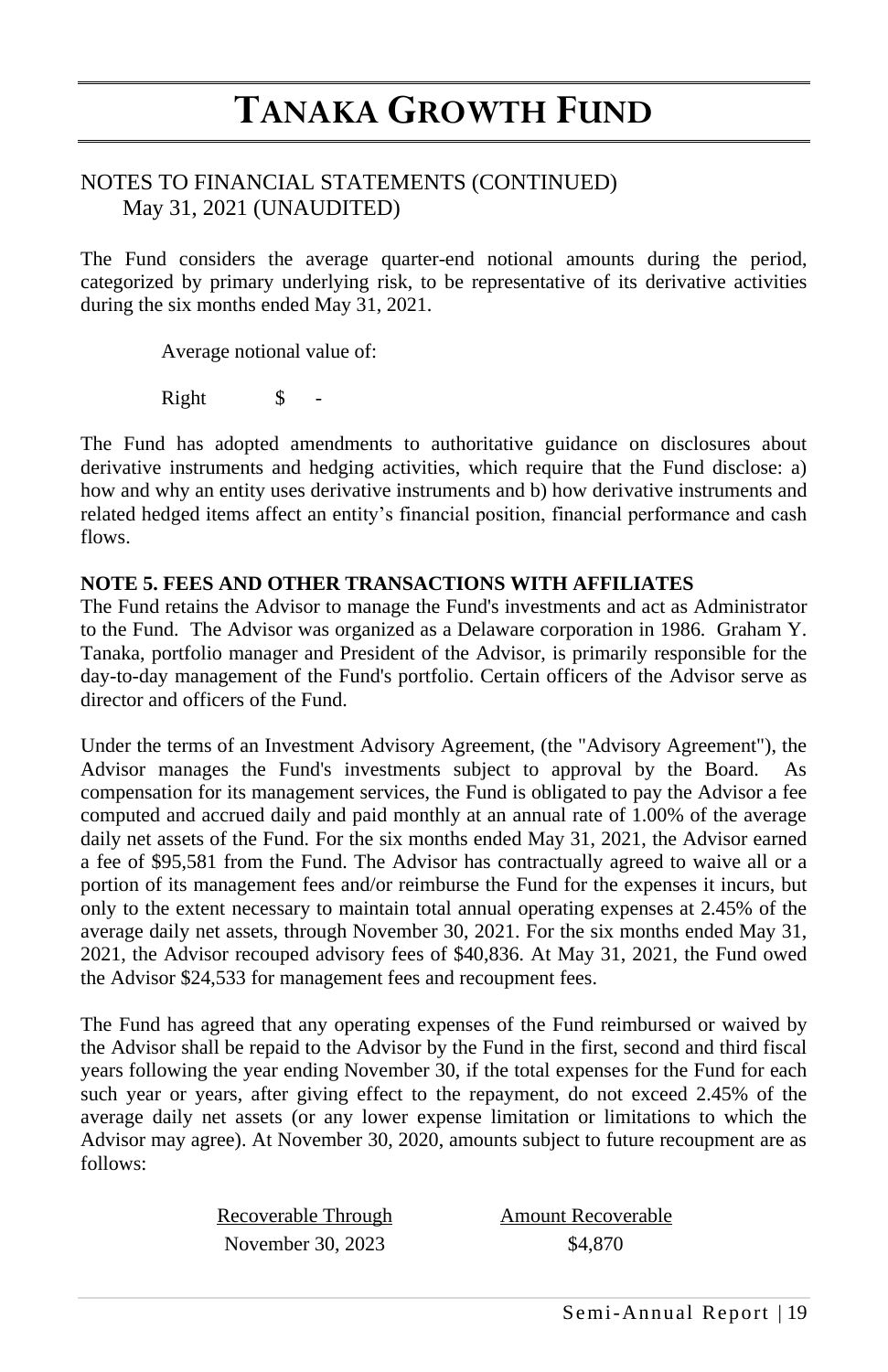### NOTES TO FINANCIAL STATEMENTS (CONTINUED) May 31, 2021 (UNAUDITED)

Under the terms of the Administrative Agreement, the Advisor will provide administrative services which are necessary for the day-to-day operations of the Fund. As compensation for the administrative services, the Fund is obligated to pay the Advisor a fee computed and accrued daily and paid monthly at an annual rate of 0.10% of the average daily net assets of the Fund. For the six months ended May 31, 2021, the Advisor earned a fee of \$9,558 from the Fund under the Administrative Agreement. At May 31, 2021, the Fund owed the Advisor \$1,740 for administrative fees.

The Fund has adopted a plan pursuant to Rule 12b-1 under the Investment Company Act of 1940 for each class of shares authorized (each such plan, a "Distribution Plan") as amended and approved on December 14, 2020. The Fund is obligated to pay a fee computed and accrued daily at an annual rate of 0.25% of the average daily net assets. The 12b-1 fees are paid to brokers, dealers and other financial institutions, including the investment adviser to the "Fund", (collectively, the "Service Organizations") for services in connection with sales of shares of the Fund. Total fees incurred under the Distribution Plan for the six months ended May 31, 2021, were \$23,895. For the six months ended May 31, 2021, the Advisor received 12b-1 fees of \$14,271.

#### **NOTE 6. INVESTMENTS**

For the six months ended May 31, 2021, purchases and sales of investment securities, excluding short-term investments were as follows:

|                  | Amount      |
|------------------|-------------|
| <b>Purchases</b> | \$7,929,735 |
| <b>Sales</b>     | \$5,896,102 |

#### **NOTE 7. CAPITAL SHARES**

The Company is authorized to issue up to 250,000,000 shares of common stock, par value \$0.01 per share, of which it currently has allocated 150,000,000 shares to the Fund. Capital stock par value and paid in capital at May 31, 2021, was \$9,315,106. Capital share transactions for the six months ended May 31, 2021, and year ended November 30, 2020, respectively, were as follows:

|                 |               | $Six$ Months Ended $5/31/21$ | Year Ended $11/30/20$ |              |  |
|-----------------|---------------|------------------------------|-----------------------|--------------|--|
|                 | <b>Shares</b> | \$ Amount                    | <b>Shares</b>         | \$ Amount    |  |
| Shares sold     | 223.799       | \$9.061.200                  | 4.265                 | 84.967<br>-S |  |
| Shares redeemed | (168.779)     | (6.778.993)                  | (55,671)              | (1,139,987)  |  |
| Net decrease    |               |                              | (51, 406)             | 1,055,020    |  |

For the six months ended May 31, 2021, the shares redeemed amounts include account servicing fees of \$2,308 which were used to offset Transfer Agent fees on the Statement of Operations.

Shareholders will be subject to a Redemption Fee on redemptions and exchanges equal to 2.00% of the net asset value of Fund shares redeemed within 5 days after their purchase.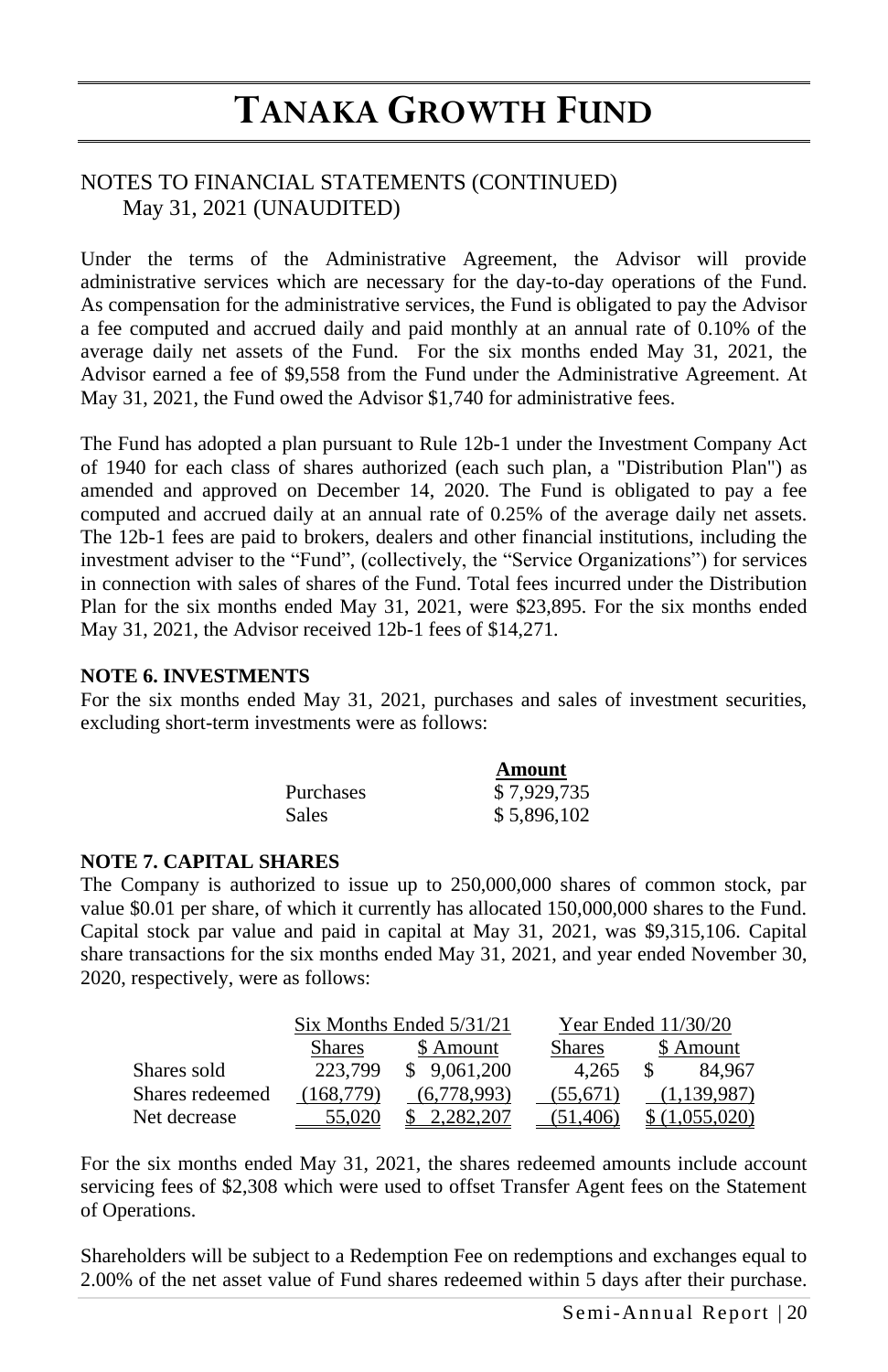### NOTES TO FINANCIAL STATEMENTS (CONTINUED) May 31, 2021 (UNAUDITED)

For the six months ended May 31, 2021, \$727 of redemption fees were collected by the Fund from shareholder transactions and the year ended November 30, 2020, no redemption fees were collected from shareholder transactions.

#### **NOTE 8. TAX MATTERS**

As of May 31, 2021, unrealized appreciation (depreciation) and cost of investment securities on a tax basis, were as follows:

| Gross unrealized appreciation on investment securities | \$10,215,193 |
|--------------------------------------------------------|--------------|
| Gross unrealized depreciation on investment securities | (621, 352)   |
| Net unrealized appreciation on investment securities   | \$ 9.593.841 |
| Tax Cost of investment securities *                    | \$10,997,223 |

\* Includes short-term investment.

The Fund's distributable earnings on a tax basis are determined only at the end of each fiscal year. As of November 30, 2020, the Fund's most recent fiscal year-end, the components of distributable earnings on a tax basis were as follows:

| <b>Unrealized Appreciation</b>    |   | 4,870,967  |
|-----------------------------------|---|------------|
| Post-December Ordinary Losses     |   | (131,069)  |
| Post-October Losses               |   | (343)      |
| Capital Loss Carryforwards        |   | (690, 013) |
| Total Distributable Earnings, Net | S | 4.049.542  |

Under current tax law, net capital losses realized after October 31st and net ordinary losses incurred after December 31 may be deferred and treated as occurring on the first day of the following fiscal year. The Fund's carryforward losses, post-October losses and post-December losses are determined only at the end of each fiscal year. As of November 30, 2020, the Fund elected to defer net capital losses and net ordinary losses as indicated in the charts below.

| <b>Post-October Losses</b> |          | <b>Post-December Losses</b> |                 |          |                       |          |  |
|----------------------------|----------|-----------------------------|-----------------|----------|-----------------------|----------|--|
|                            | Deferred |                             | <b>Utilized</b> | Deferred |                       | Utilized |  |
| - \$                       | 343      | -8                          |                 |          | $$131.069$ $$131.642$ |          |  |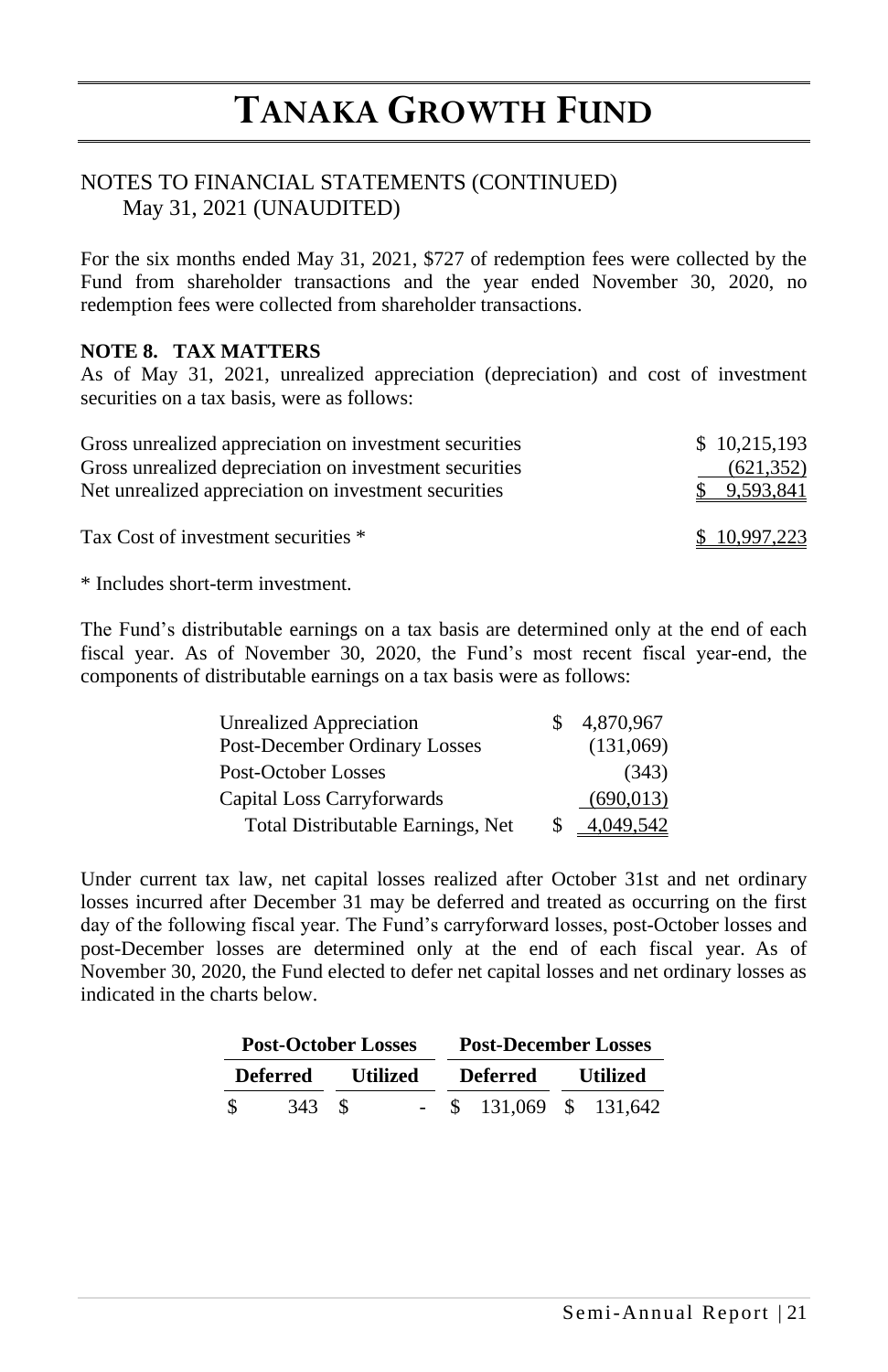### NOTES TO FINANCIAL STATEMENTS (CONTINUED) May 31, 2021 (UNAUDITED)

As of November 30, 2020, the Fund has capital loss carryforwards available for federal income tax purposes as follows:

| Long-term non-expiring  | 507,183 |
|-------------------------|---------|
| Short-term non-expiring | 182,830 |
| Total                   | 690.013 |

To the extent these loss carryforwards are used to offset future capital gains, it is probable that the amount offset will not be distributed to shareholders.

As of November 30, 2020, the Fund elected to utilize \$102,832 of Short-term capital loss carryforward.

The Fund has recorded a reclassification in the capital accounts. As of November 30, 2020, the Fund recorded permanent book/tax differences of \$140,176 from net investment loss to paid-in-capital. This reclassification has no impact on the net asset value of the Fund and is designed generally to present undistributed income and net realized gains on a tax basis, which is considered to be more informative to shareholders.

No distributions were paid by the Fund for the six months ended May 31, 2021 and year ended November 30, 2020.

#### **NOTE 9. INDEMNIFICATIONS**

In the normal course of business, the Fund enters into contracts that contain general indemnification to other parties. The Fund's maximum exposure under these contracts is unknown as this would involve future claims that may be made against the Fund that have not yet occurred. The Fund expects the risk of loss to be remote.

#### **NOTE 10. SECTOR RISK**

If the Fund's portfolio is overweighted in a certain industry sector, any negative development affecting that sector will have a greater impact on the Fund than a fund that is not overweighted in that sector. For example, to the extent the Fund is overweighted in the technology sector it will be affected by developments affecting the applicable sector. The sector is subject to changing government regulations that may limit profits and restrict services offered. Companies in this sector also may be significantly affected by intense competition. In addition, technology products may be subject to rapid obsolescence.

#### **NOTE 11. MARKET RISK**

Overall market risks may also affect the value of the Fund. Factors such as domestic economic growth and market conditions, interest rate levels and political events affect the securities markets. Local, regional or global events such as war, acts of terrorism, the spread of infectious illness or other public health issue, recessions and depressions, or other events could have a significant impact on the Fund and its investments and could result in increased premiums or discounts to the Fund's net asset value, and may impair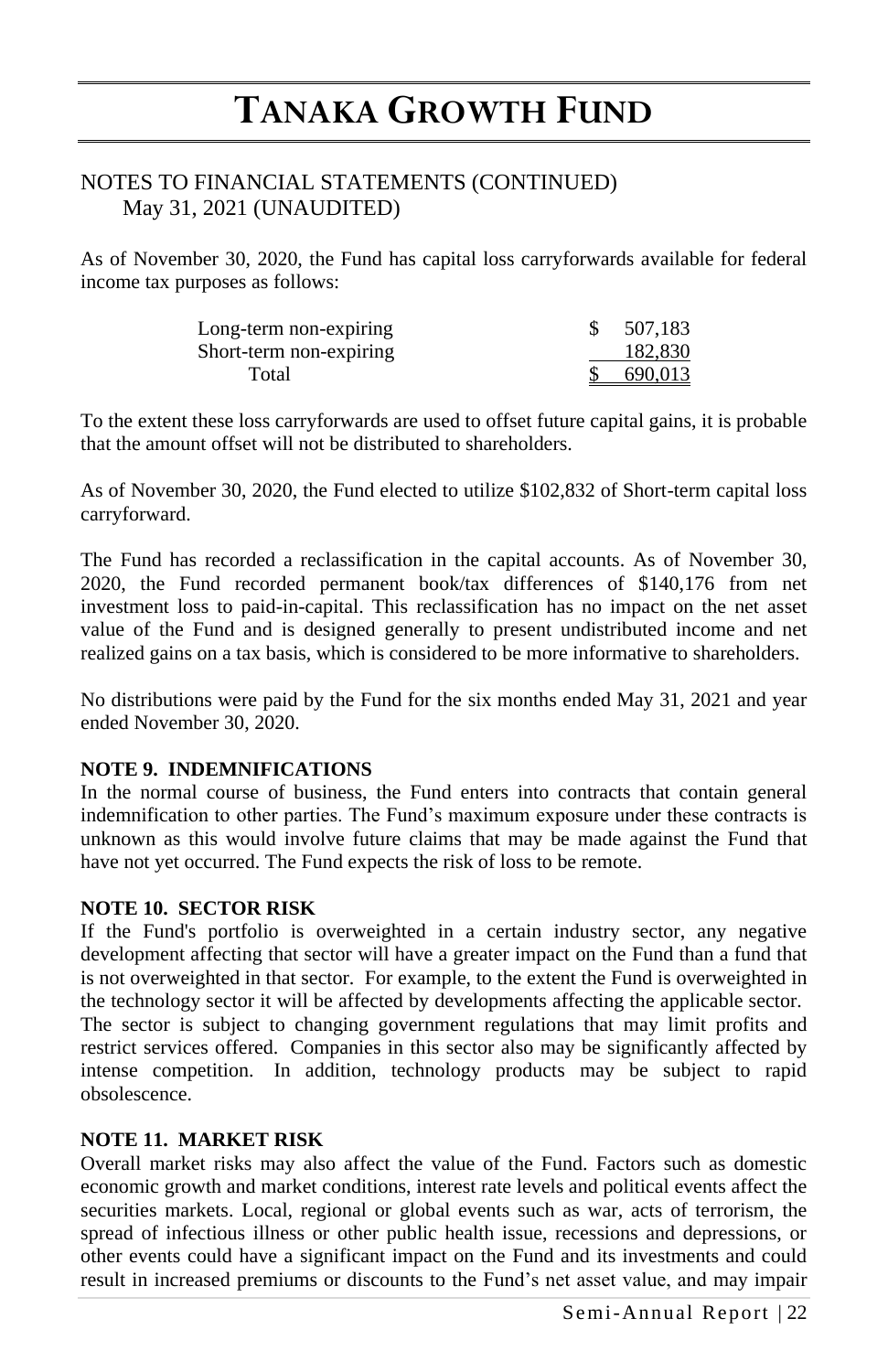## NOTES TO FINANCIAL STATEMENTS (CONTINUED) May 31, 2021 (UNAUDITED)

market liquidity, thereby increasing liquidity risk. The Fund could lose money over short periods due to short-term market movements and over longer periods during more prolonged market downturns. During a general market downturn, multiple asset classes may be negatively affected. Changes in market conditions and interest rates can have the same impact on all types of securities and instruments.

An outbreak of infectious respiratory illness caused by a novel coronavirus known as COVID-19 was first detected in China in December 2019 and has now been detected globally. This coronavirus has resulted in travel restrictions, closed international borders, enhanced health screenings at ports of entry and elsewhere, disruption of and delays in healthcare service preparation and delivery, prolonged quarantines, cancellations, supply chain disruptions, and lower consumer demand, as well as general concern and uncertainty. The impact of COVID-19, and other infectious illness outbreaks that may arise in the future, could adversely affect the economies of many nations or the entire global economy, individual issuers and capital markets in ways that cannot necessarily be foreseen. In addition, the impact of infectious illnesses in emerging market countries may be greater due to generally less established healthcare systems. Public health crises caused by the COVID-19 outbreak may exacerbate other pre-existing political, social and economic risks in certain countries or globally. The duration of the COVID-19 outbreak and its effects cannot be determined with certainty.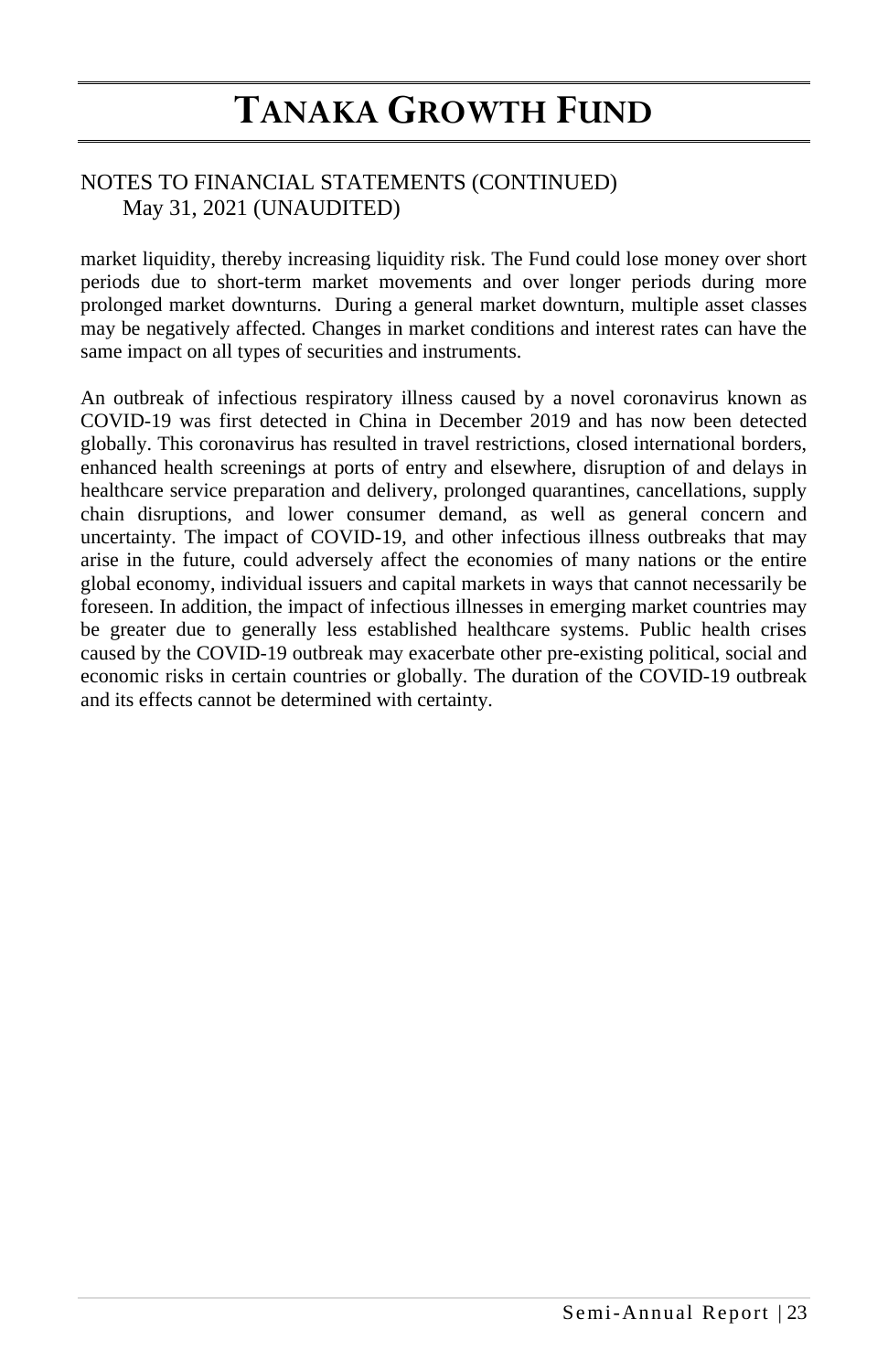## EXPENSE ILLUSTRATION May 31, 2021 (UNAUDITED)

#### **Expense Example**

As a shareholder of the TANAKA Growth Fund, you incur ongoing costs which typically consist of management fees; distribution and service (12b-1) fees; transaction fees such as redemption fees and ongoing costs; and other Fund expenses. Please note that the expenses shown in the table are meant to highlight your ongoing costs (in dollars) only and do not reflect any transactional costs, such as sales charges (loads), redemption fees, or exchange fees. Therefore, the second line of the table is useful in comparing ongoing costs only, and will not help you determine the relative total costs of owning different funds. In addition, if these transactional costs were included, your costs would have been higher.

The Example is based on an investment of \$1,000 invested at the beginning of the period and held for the entire period, December 1, 2020 through May 31, 2021.

#### **Actual Expenses**

The first line of the table below provides information about actual account values and actual expenses. You may use the information in this line, together with the amount you invested, to estimate the expenses that you paid over the period. Simply divide your account value by \$1,000 (for example, an \$8,600 account value divided by  $$1,000 = 8.6$ ), then multiply the result by the number in the first line under the heading entitled "Expenses Paid During Period" to estimate the expenses you paid on your account during this period. As a shareholder of the TANAKA Growth Fund, you incur ongoing costs which typically consist of transaction fees such as redemption fees and ongoing costs; and other Fund expenses that are not included in this calculation.

#### **Hypothetical Example for Comparison Purposes**

The second line of the table below provides information about hypothetical account values and hypothetical expenses based on the Fund's actual expense ratio and an assumed rate of return of 5% per year before expenses, which is not the Fund's actual return. The hypothetical account values and expenses may not be used to estimate the actual ending account balance or expenses you paid for the period. You may use this information to compare the ongoing costs of investing in this Fund and other funds. To do so, compare this 5% hypothetical example with the 5% hypothetical examples that appear in the shareholder reports of the other funds. As a shareholder of the TANAKA Growth Fund, you incur ongoing costs which typically consist of transaction fees such as redemption fees and ongoing costs; and other Fund expenses that are not included in this calculation.

|                                             | <b>Beginning</b><br><b>Account Value</b> | Ending<br><b>Account Value</b> | <b>Expenses Paid</b><br>During the Period* |
|---------------------------------------------|------------------------------------------|--------------------------------|--------------------------------------------|
|                                             | December 1, 2020                         | May 31, 2021                   | December 1, 2020 to<br>May 31, 2021        |
| Actual<br>Hypothetical<br>(5% Annual Return | \$1,000.00                               | \$1,652.37                     | \$16.14                                    |
| before expenses)                            | \$1,000.00                               | \$1,012.76                     | \$12.24                                    |

\* Expenses are equal to the Fund's annualized expense ratio of 2.44%, multiplied by the average account value over the period, multiplied by 182/365 (to reflect the one-half year period).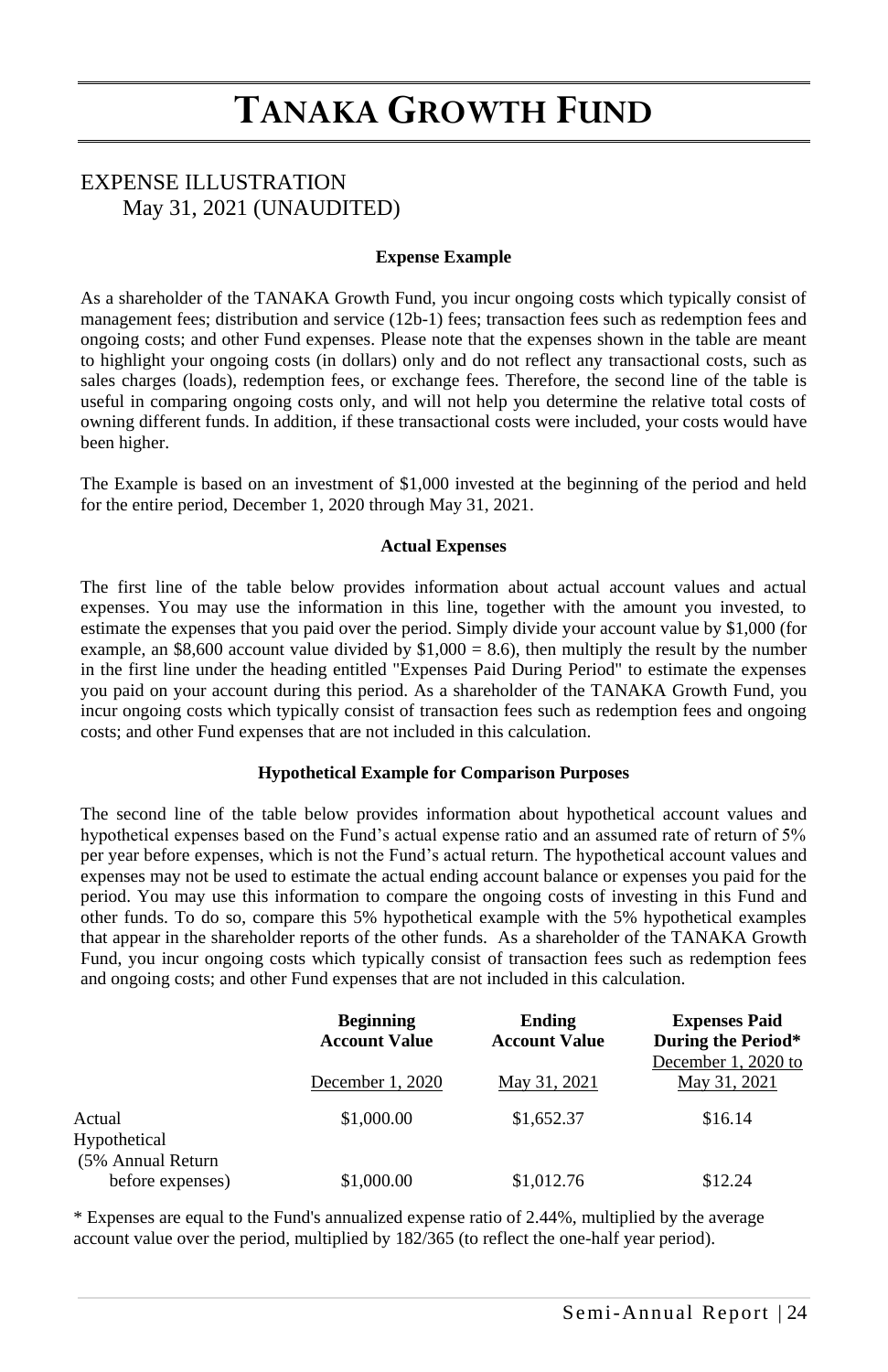### DIRECTORS & OFFICERS May 31, 2021 (UNAUDITED)

The following table provides information regarding each Director who is not an interested person of the Company, as defined in the 1940 Act.

| <b>Name</b><br>(Age)      | <b>Position(s)</b> Held<br>with Company<br>(Length of Time<br>Served) | <b>Principal Occupations</b><br><b>During Past 5 Years</b>                                                             | Other<br><b>Directorships</b><br><b>Held by</b><br><b>Director</b> |
|---------------------------|-----------------------------------------------------------------------|------------------------------------------------------------------------------------------------------------------------|--------------------------------------------------------------------|
| David M. Fox (72)         | Director (since 1997)                                                 | President and CEO of David<br>Fox & Associates, a<br>television programming<br>sales firm, since 2001.                 | None                                                               |
| Scott D. Stooker $(67)^*$ | Director (since 2021)                                                 | Retired; President of First<br><b>Team Communications from</b><br>1993 to $2004$ , a marketing<br>communications firm. | None                                                               |

The following table provides information regarding each Director who is an interested person of the Company, as defined in the 1940 Act, and each officer of the Company.

| <b>Name</b><br>(Age)   | <b>Position(s)</b> Held<br>with Company<br>(Length of Time<br>Served) | <b>Principal Occupations</b><br><b>During Past 5 Years</b>                                                           | <b>Other</b><br><b>Directorships</b><br><b>Held</b> by<br><b>Director</b> |
|------------------------|-----------------------------------------------------------------------|----------------------------------------------------------------------------------------------------------------------|---------------------------------------------------------------------------|
| Graham Y. Tanaka (72)* | Chairman, CEO and<br>President (since)<br>1997)                       | President of Tanaka<br>Capital Management, Inc.<br>since 1986.                                                       | Council for<br>Economic<br>Education since<br>2018.                       |
| Benjamin M. Bratt (28) | Treasurer, Secretary,<br>CFO and CCO<br>(since 2015)                  | Analyst at Tanaka Capital<br>Management, Inc.,<br>Mutual Fund Services at<br><b>Brown Brothers</b><br>Harriman & Co. | None                                                                      |

\* "Interested person", as defined in the 1940 Act, of the Fund because of the affiliation with Tanaka Capital Management, Inc.

 $*$  Tom Schwarz, who served as Independent Director from 1997 to 2021, unexpectedly passed away on May 11<sup>th</sup>, 2021. Scott Stooker was formally appointed as Independent Director on June 8<sup>th</sup>, 2021.

Each Director serves until the next annual meeting of shareholders or until his successor is duly elected. The Fund is not in a family of funds or a fund complex, and the only fund overseen by the Board is the Fund.

For the six months ended May 31, 2021, each Director was paid a fee of \$1,482.

The address of each Director and Officer is c/o Tanaka Capital Management, Inc., 369 Lexington Avenue, 20th Floor, New York, New York 10017.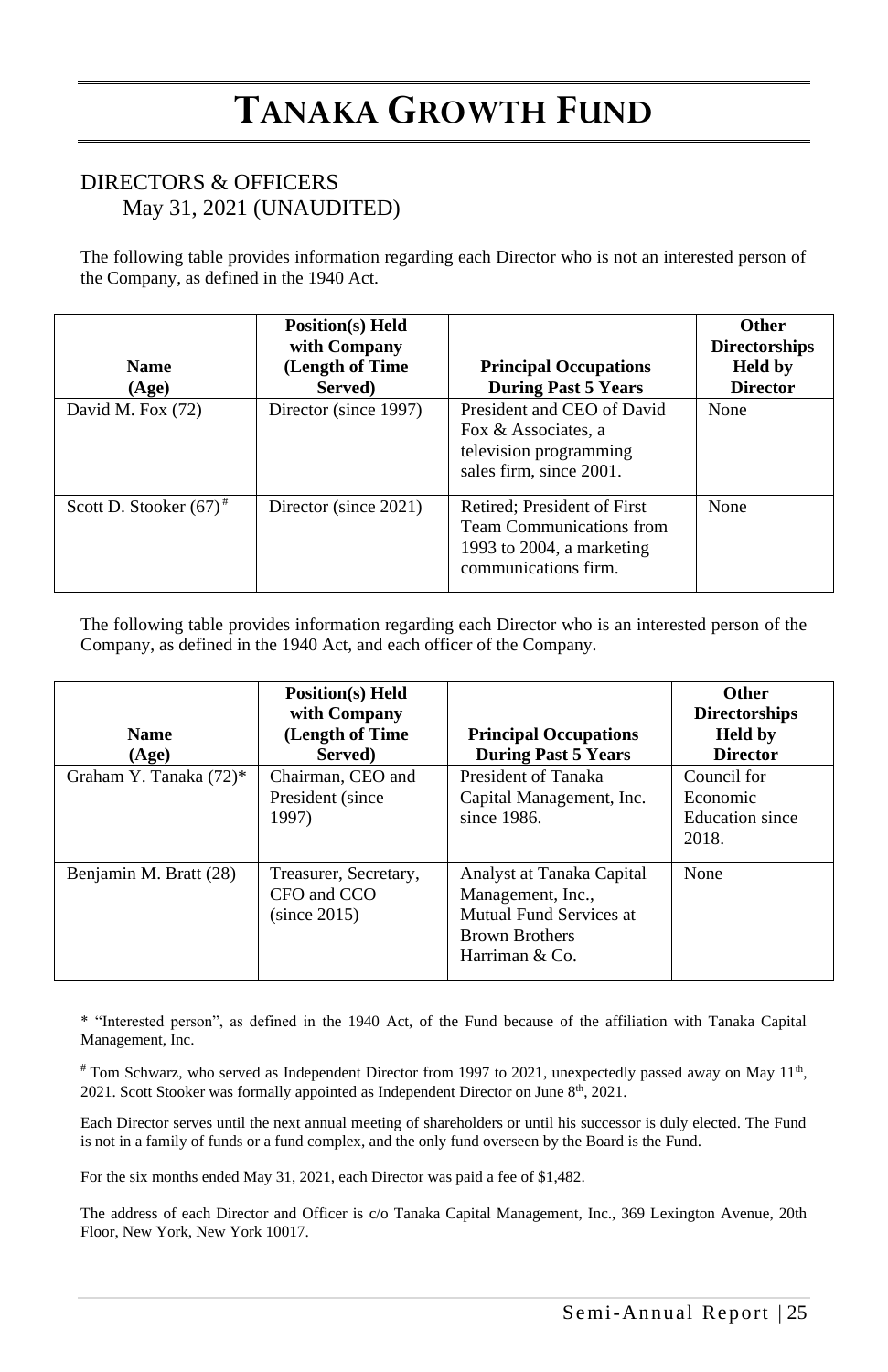### ADDITIONAL INFORMATION May 31, 2021 (UNAUDITED)

The Fund's Statement of Additional Information (SAI) includes additional information about the Directors and Officers and is available, without charge, upon request. You may call toll-free 1-877-4TANAKA to request a copy of the SAI or to make shareholder inquiries.

### **LIQUIDITY RISK MANAGEMENT PROGRAM**

The Fund has adopted and implemented a written liquidity risk management program as required by Rule 22e-4 (the "Liquidity Rule") under the Investment Company Act. The program is reasonably designed to assess and manage the Fund's liquidity risk, taking into consideration, among other factors, the Fund's investment strategy and the liquidity of its portfolio investments during normal and reasonably foreseeable stressed conditions; its short and long-term cash flow projections; and its cash holdings and access to other funding sources.

During the fiscal year ended November 30, 2020, the Trust's Liquidity Risk Management Program Committee (the "Committee") reviewed the Fund's investments and determined that the Fund held adequate levels of cash and highly liquid investments to meet shareholder redemption activities in accordance with applicable requirements. Accordingly, the Committee concluded that (i) the Fund's liquidity risk management program is reasonably designed to prevent violations of the Liquidity Rule and (ii) the Fund's liquidity risk management program has been effectively implemented.